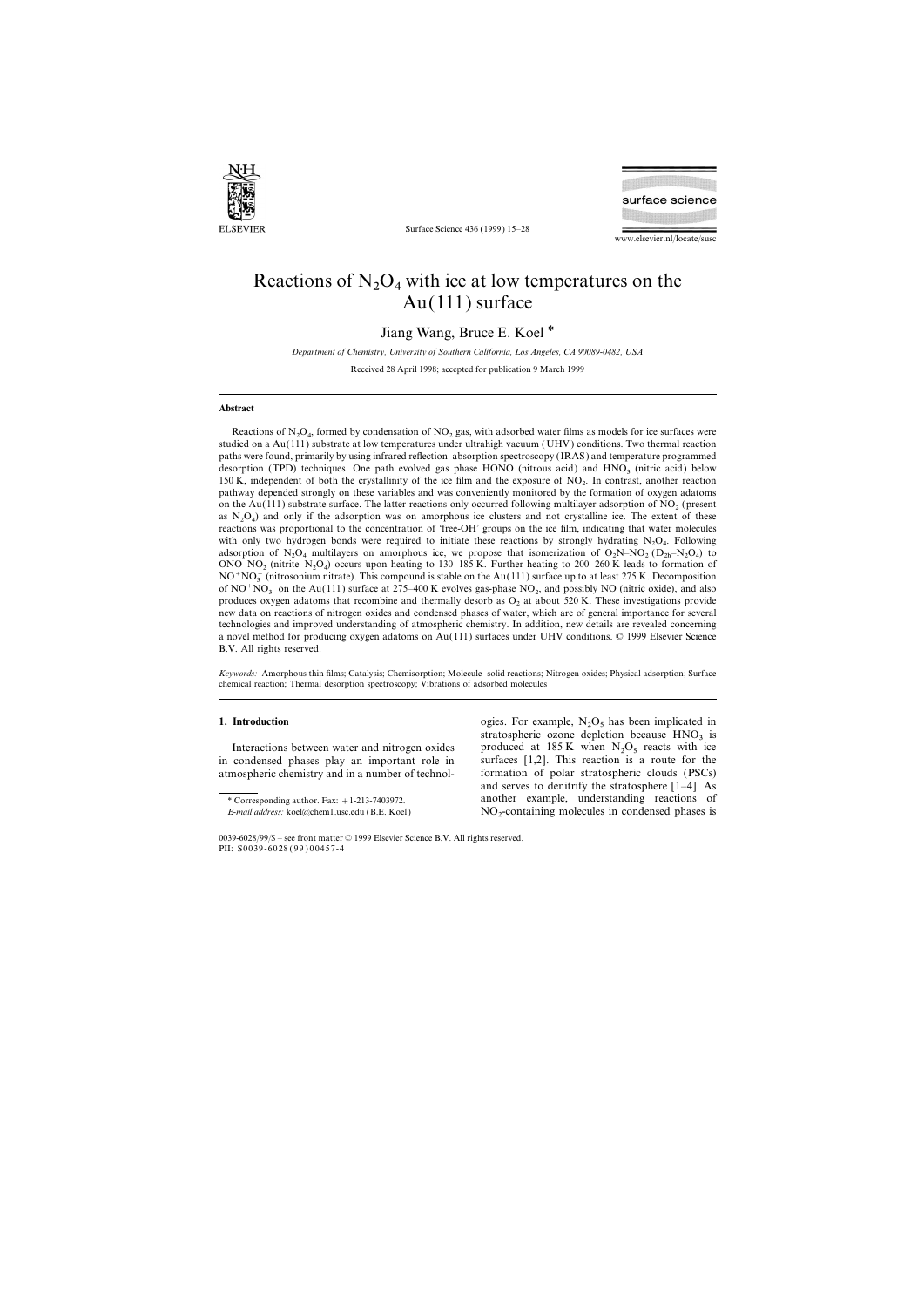of general interest for the technology of energetic the antechamber to carry out  $Ar^+$  ion sputtering

exothermically form  $HNO<sub>3</sub>$  (nitric acid) and NO (nitric oxide). Nitric acid is a strong acid and powerful oxidizing agent, and concentrated nitric studies, a narrow-band, liquid-nitrogen cooled acid will oxidize most metals, except Au, Pt, Re, mercury cadmium telluride (MCT) detector was and Ir. There is quite a bit of mechanistic informa- used. The IRAS spectra were collected with the the hydrolysis of various oxides and oxyacids of nitrogen [6,7]. However, there is much less infor- spectrum was usually acquired after each adsormation about the interactions of these compounds bate spectrum by annealing the Au(111) crystal with ice at low temperatures. to 550 K to desorb all adsorbates and quickly

Only a few reports exist in the surface science cooling to 86 K. literature about the low temperature coadsorption TPD measurements were made with the sample of  $H<sub>2</sub>O$  and nitrogen oxides. Lazaga et al. and Bartram [8,9] made the first study of  $NO<sub>2</sub>+H<sub>2</sub>$ reactions and found, surprisingly, that oxygen transparent, fine Ni screens, one biased at −55 V adatoms were formed on  $Au(111)$ . Two recent and one at ground potential, were placed between reports have provided insight into the oxygen the QMS ionizer and the sample to suppress low formation mechanism [10,11]. energy electrons coming from the QMS ionizer

Experimental data establish that two thermal [12]. pathways exist for  $N_2O_4$  reactions with ice at low  $\overline{A}$  polished  $\overline{Au(111)}$  sample (10 mm temperatures. One path leads to acid formation diameter  $\times$  2 mm thickness) was mounted tightly and another eventually produces oxygen adatoms under tension between two 0.015 in tungsten wires on Au(111). In this paper, based primarily on that were imbedded in two grooves along the temperature programmed desorption (TPD) and crystal edges. These two wires were spot welded infrared reflection–absorption spectroscopy to thick Ta rods directly attached to a liquid (IRAS) data, we propose a reaction mechanism  $N_2$ -cooled Cu block. The sample could be cooled for this latter pathway in which  $ONO-NO_2$  to 85 K and resistively heated to 1000 K. The for this latter pathway in which  $ONO-NO_2$  to 85 K and resistively heated to 1000 K. The (nitrite–N<sub>2</sub>O<sub>4</sub>), formed via isomerization of temperature was measured by a chromel–alumel strongly hydrated  $O_2N-NO_2 (D_{2h}-N_2O_4)$ , con-<br>which differently pressed directly into a hole 2 hole 2 and 2 hole 2 hole 2 hole 2 hole 2 hole 2 hole 2 hole 2 hole 2 hole 2 hole 2 hole 2 hole 2 hole 2 hole 2 hole 2 hole 2 verts to nitrosonium nitrate  $(NO^+NO_3^-)$  which decomposes to produce surface oxygen. surface was cleaned by repeated sputtering–annea-

ber (2×10−10 Torr base pressure) equipped with characteristic of good ordering were always a double-pass cylindrical mirror analyzer (CMA) observed after annealing. Usually, a pattern due for Auger electron spectroscopy (AES), reverse- to the reconstructed  $Au(111)$  surface [13] was view four-grid optics for low energy electron seen. diffraction (LEED), a UTI 100 C quadrupole mass spectrometer (QMS) for TPD, and directed-beam spectrometer (QMS) for TPD, and directed-beam via several freeze–pump–thaw cycles.  $NO_2$  was gas dosers. A reaction antechamber was coupled used as received (Matheson, 99.9%). To minimize directly to the top of the UHV chamber by a interactions of  $NO<sub>2</sub>$  in the doser gas lines, stainless 2.75 in gate valve. The sample was positioned in steel and gold-plated gaskets were utilized, and the

materials [5]. and perform FTIR studies in UHV or at higher  $NO<sub>2</sub>$  (nitrogen dioxide) dissolves in water to pressures. IRAS was performed at a grazing angle othermically form  $HNO<sub>3</sub>$  (nitric acid) and  $NO$  of  $\sim 86^\circ$  with a Mattson Galaxy 6020 FTIR spectrometer using two custom mirror-boxes. For these tion about the reactions of NO<sub>2</sub> and water, and Au(111) sample at 86 K using 8 cm<sup>-1</sup> resolution<br>the hydrolysis of various oxides and oxyacids of and 1000 scans in a 4 min period. A clean surface

> surface in line-of-sight to the QMS ionizer and using a linear heating rate of  $3.5$  K/s. Two highly

 $N_2$ -cooled Cu block. The sample could be cooled temperature was measured by a chromel–alumel drilled in the edge of the sample. The  $Au(111)$ ling cycles using  $Ar^+$  ion sputtering at room temperature (10 min, 500 V, 1  $\mu$ A) at an incident **2. Experimental methods** angle of 45° and annealing in vacuum at 973 K for 10 min. The cleanliness and order of the surface These studies were carried out in a UHV cham- were checked by AES and LEED. Sharp spots

Deionized water  $(H_2O)$  was used after degassing used as received (Matheson, 99.9%). To minimize steel and gold-plated gaskets were utilized, and the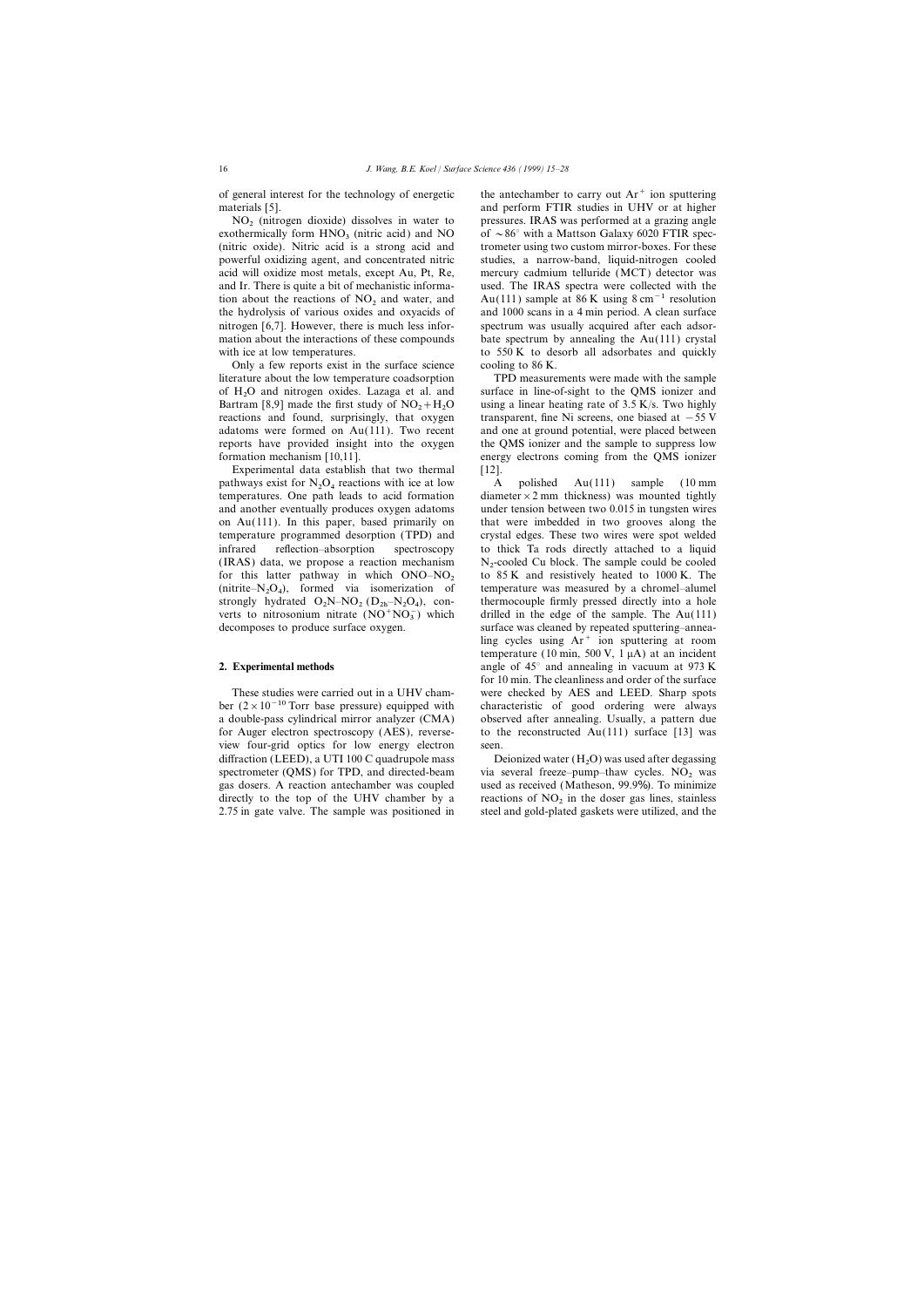assuming unit sticking probability [10].

## 3.1. Temperature programmed desorption (TPD) Exposing NO<sub>2</sub> on the ice film caused large

Fig. 1 shows TPD spectra of  $H<sub>2</sub>O$  taken after different exposures of  $NO<sub>2</sub>$  were given on a predeposited ice film formed by dosing  $1 \text{ ML } H_2$ O on



monolayer film on a Au(111) surface at 86 K. The bottom trace O desorption from a 1 ML  $H_2O$  film on Au(111), in

entire dosing manifold gas line was initially passiv- Au(111) at 86 K. The bottom trace shows that ated at  $\sim$ 150°C under NO<sub>2</sub> pressure for 30 min. H<sub>2</sub>O desorption from Au(111), in the absence of Adsorbate coverages herein are referenced to NO<sub>2</sub> coadsorption, has only a single, narrow Adsorbate coverages herein are referenced to  $NO_2$  coadsorption, has only a single, narrow  $\theta = 1$  ML for the saturation monolayer coverage desorption peak at 163 K [16]. Water interacts desorption peak at 163 K  $[16]$ . Water interacts of a given adsorbate on the Au(111) surface. very weakly with the Au(111) surface  $-$  TPD  $NO<sub>2</sub>$  monolayer coverages were determined by spectra of  $H<sub>2</sub>O$  on Au(111) did not resolve the TPD, referenced to saturation of the chemisorbed desorption of any strongly bound chemisorbed desorption of any strongly bound chemisorbed NO<sub>2</sub> peak at 220 K [11,14] which was defined as state. Also, no dissociation occurs during TPD.<br> $\Theta_{\text{NO}_2}$  = 1 ML (or 4.2 × 10<sup>14</sup> molecules/cm<sup>2</sup>). The Physically, this ice monolayer is most likely com- $\theta_{\text{NO}_2}$  = 1 ML (or 4.2 × 10<sup>14</sup> molecules/cm<sup>2</sup>). The Physically, this ice monolayer is most likely com-<br>H<sub>2</sub>O monolayer coverage is much less certain and prised of relatively flat clusters extensively covering<br>the s Physically, this ice monolayer is most likely comwas difficult to establish. Briefly, we used a back-<br>the surface. As shown later by using IRAS, this ground gas dose of  $H_2O$  sufficient to adsorb one-<br>half of the malagular assumed for the water hilance. (free  $OU$  groups. It is important to naint and happen half of the molecules required for the water bilayer 'free-OH' groups. It is important to point out here  $(1.0\times10^{15} \text{ molecules/cm}^2)$  found on Pt(111) [15] that the overall results presented in this paper did not change if the  $H<sub>2</sub>O$  exposure used to form the ice film was increased by a factor of four. However, by keeping the amount of  $H_2O$  small, we could<br>better absence the absence in the TPD greatra that **3. Results** better observe the changes in the TPD spectra that were induced by  $NO<sub>2</sub>$  coadsorption.

> changes in the  $H_2O$  desorption profile because of changes of  $\epsilon$  is the contract of  $\epsilon$  is the contract of  $\epsilon$ chemical reactions and hydration of nitrogen oxides and other reaction products. The  $H_2O$  TPD spectra were very similar following  $NO<sub>2</sub>$  exposures that produced  $\Theta_{NO_2} = 6 \text{ ML}$ , and we interpret the interaction in these adlayers to be primarily that produced  $\Theta_{NO_2}$  = 6 ML, and we interpret the between  $H_2O$  and  $N_2O_4$ , rather than with  $NO_2$ .<br>There we go evidence in IBAS of any encourage There was no evidence in IRAS of any species other than  $H_2O$  and  $N_2O_4$  in these layers at 86 K after dosing  $\Theta_{\text{NO}_2}$  = 5 ML (vide infra). We propose assignments for the new H<sub>2</sub>O desorption peaks assignments for the new  $H_2O$  desorption peaks with  $\Theta_{\text{NO}_2}$  = 6 ML in Fig. 1. The peak at 144 K is lower in temperature than that for H<sub>2</sub>O adsorbed lower in temperature than that for  $H_2O$  adsorbed<br>on  $\Delta v(111)$  in the absence of NO association on Au(111) in the absence of  $NO<sub>2</sub>$  coadsorption, as shown in the bottom trace, and so we propose that this peak arises from the desorption of acids such as HONO (nitrous acid) and  $HNO<sub>3</sub>$  (vide infra).  $H_2O$  desorption at 163 K is assigned to  $H_2O$  that is at higher by hydrogen handing inter- $H_2O$  that is stabilized by hydrogen-bonding inter-<br>extinct with  $N_O$  and  $H_O$  described at  $215$ actions with  $N_2O_4$ , and  $H_2O$  desorption at 215–<br>225 K is attributed to H  $O$  graduated from the 225 K is attributed to  $H_2O$  produced from the<br>decomposition of an intermediate formed by share decomposition of an intermediate formed by chemical reaction of  $N_2O_4$  and 'free-OH' groups on the amorphous ice surface.

Tolbert et al. [1] observed  $H_2O$  desorption at Fig. 1. H<sub>2</sub>O TPD spectra following NO<sub>2</sub> exposures on an ice<br>monolayer film on a Au(111) surface at 86 K. The bottom trace<br>230 K when they studied N<sub>2</sub>O<sub>5</sub> adsorption on ice is for H<sub>2</sub>O desorption from a 1 ML H<sub>2</sub>O film on Au(111), in surfaces and they attributed this to H<sub>2</sub>O directly the absence of NO<sub>2</sub> coadsorption. involved in the hydration of N<sub>2</sub>O<sub>5</sub>. Although the the absence of NO<sub>2</sub> coadsorption. involved in the hydration of  $N_2O_5$ . Although the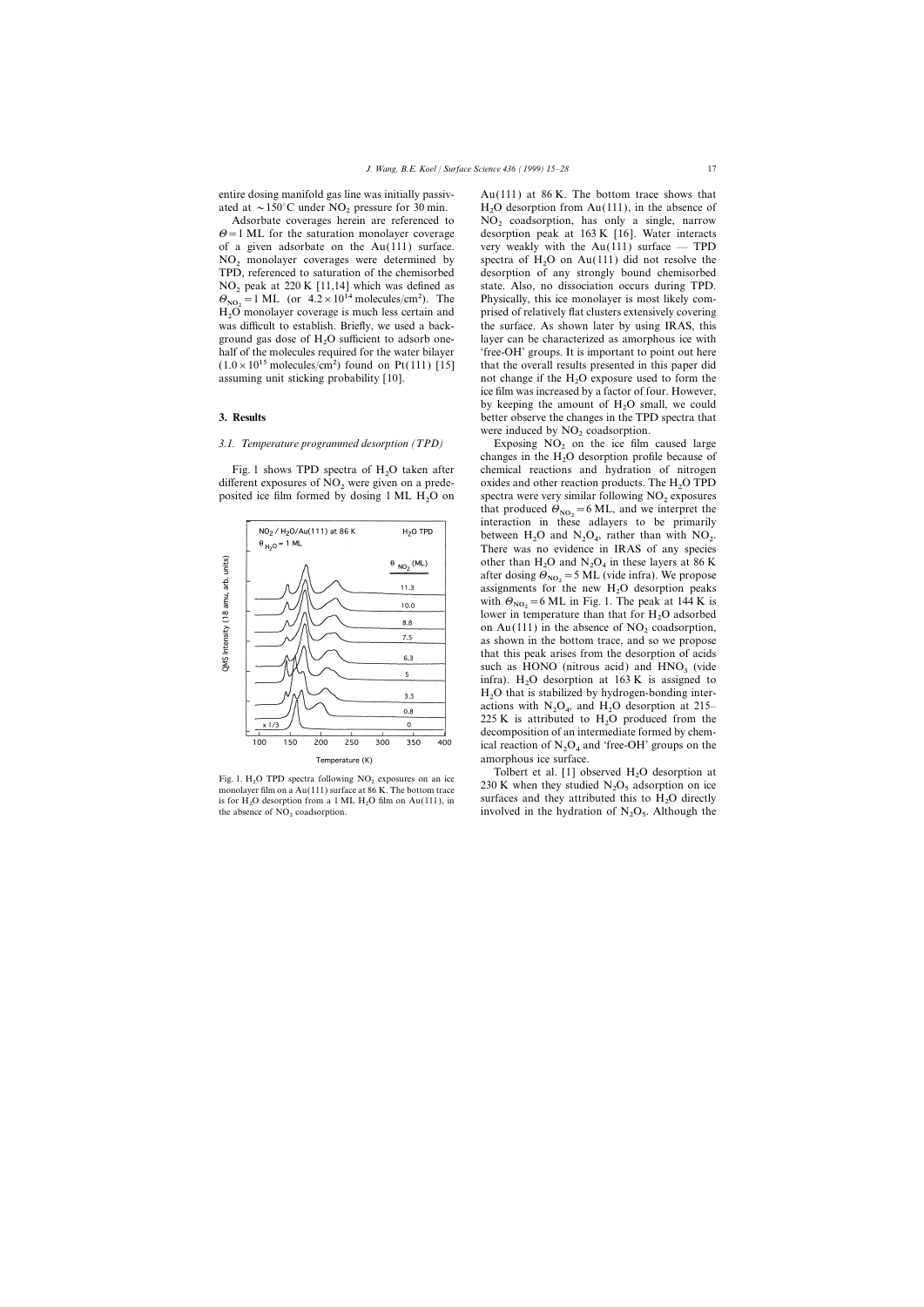structures and nitrogen oxidation states of  $N_2O_4$ and  $N<sub>2</sub>O<sub>5</sub>$  are different, we expect similar hydrogen with ice. Analogous hydrated species, such as  $(N_2O_4)(H_2O)_x$  and  $(N_2O_5)(H_2O)_y$ indicates that the hydration of  $N_2O_5$  is stronger  $O_4$  because of the higher  $H_2O$ desorption temperature for  $(N_2O_5)(H_2O)_y$ 

 $\lt$ 3 ML, the H<sub>2</sub>O TPD spectra in formed at low  $NO<sub>2</sub>$  exposures, as based on IRAS (vide infra), and so additional interactions between  $NO_2$  and  $N_2O_3$  and ice could occur.

Fig. 2 shows the  $NO<sub>2</sub>$  TPD spectra obtained concomitantly with those in Fig. 1. As a reference, concomitantly with those in Fig. 1. As a reference,  $\Theta_{\text{NO}_2} = 5 \text{ ML}$  on ice that did<br>the bottom spectrum shows a NO<sub>2</sub> TPD spectrum absence of H<sub>2</sub>O coadsorption. Au(111) surface without any ice film. Other studies of NO<sub>2</sub> on Au(111) determined that NO<sub>2</sub> adsorption on Au(111) was completely reversible and



Fig. 2. NO<sub>2</sub> TPD spectra following  $NO<sub>2</sub>$  exposures on an ice monolayer film on a Au(111) surface at 86 K. The bottom TPD spectrum is for  $NO_2$  desorption from a 3 ML NO<sub>2</sub> exposure on Fig. 3. O<sub>2</sub> TPD spectra following NO<sub>2</sub> exposures on an ice the Au(111) surface, in the absence of  $H<sub>2</sub>O$  coadsorption.

that no decomposition occurred.  $NO<sub>2</sub>$  (bonded in and  $N_2O_5$  are different, we expect similar hydrogen an O,O′-chelating geometry) in the chemisorbed bonding interactions of these two compounds monolayer desorbed at 220 K and NO<sub>2</sub> from the monolayer desorbed at 220 K and  $NO<sub>2</sub>$  from the physisorbed  $N_2O_4$  multilayer desorbed at 144 K  $[11, 14]$ . However, Fig. 2 shows that some irreversed in each case at low temperatures. If so, TPD ible reaction occurs during TPD that consumes  $O_5$  is stronger  $NO_2$  and/or  $N_2O_4$  following  $NO_2$  exposures on ice. A smaller amount of  $NO<sub>2</sub>$  desorption was . observed from ice films than was observed from clean Au(111) for equivalent  $NO<sub>2</sub>$  exposures. This is most easily seen in Fig. 2 for the curves with Fig. 1 change strongly with NO<sub>2</sub> exposure. This is most easily seen in Fig. 2 for the curves with may be because a mixture of N<sub>2</sub>O<sub>3</sub> and N<sub>2</sub>O<sub>4</sub> is  $\theta_{\text{NO}_2}$  < 5 ML. Both the desorption peak at 143 K may be because a mixture of N<sub>2</sub>O<sub>3</sub> and N<sub>2</sub>O<sub>4</sub> is  $\theta_{\text{NO}_2} < 5$  ML. Both the desorption peak at 143 K formed at low NO<sub>2</sub> exposures, as based on IRAS from N<sub>2</sub>O<sub>4</sub> and the NO<sub>2</sub> desorption peak at 216 K from  $N_2O_4$  and the  $NO_2$  desorption peak at 216 K from chemisorbed  $NO<sub>2</sub>$  were reduced for  $NO<sub>2</sub>$ adsorption on ice compared to clean  $Au(111)$ .<br>There was also a small peak at  $169 K$  for  $\Theta_{\text{NO}_2}$  = 5 ML on ice that did not appear in the

following  $NO_2$  adsorption directly on a clean Intriguingly, the formation of oxygen adatoms  $Au(111)$  surface without any ice film. Other studies on  $Au(111)$  under some conditions following coadsorption of  $NO<sub>2</sub>$  and  $H<sub>2</sub>O$  has been reported [10,11]. Fig. 3 shows  $O<sub>2</sub>$  TPD spectra obtained simultaneously with the curves in Figs. 1 and 2. In the traces for  $\Theta_{NO_2} = 5 \text{ ML}$ ,  $\Theta_2$  desorbs at 505–520 K via recombination of oxygen adatoms [17]. the traces for  $\Theta_{NO_2}$  = 5 ML, O<sub>2</sub> desorbs at 505–



monolayer film on a Au(111) surface at  $86$  K.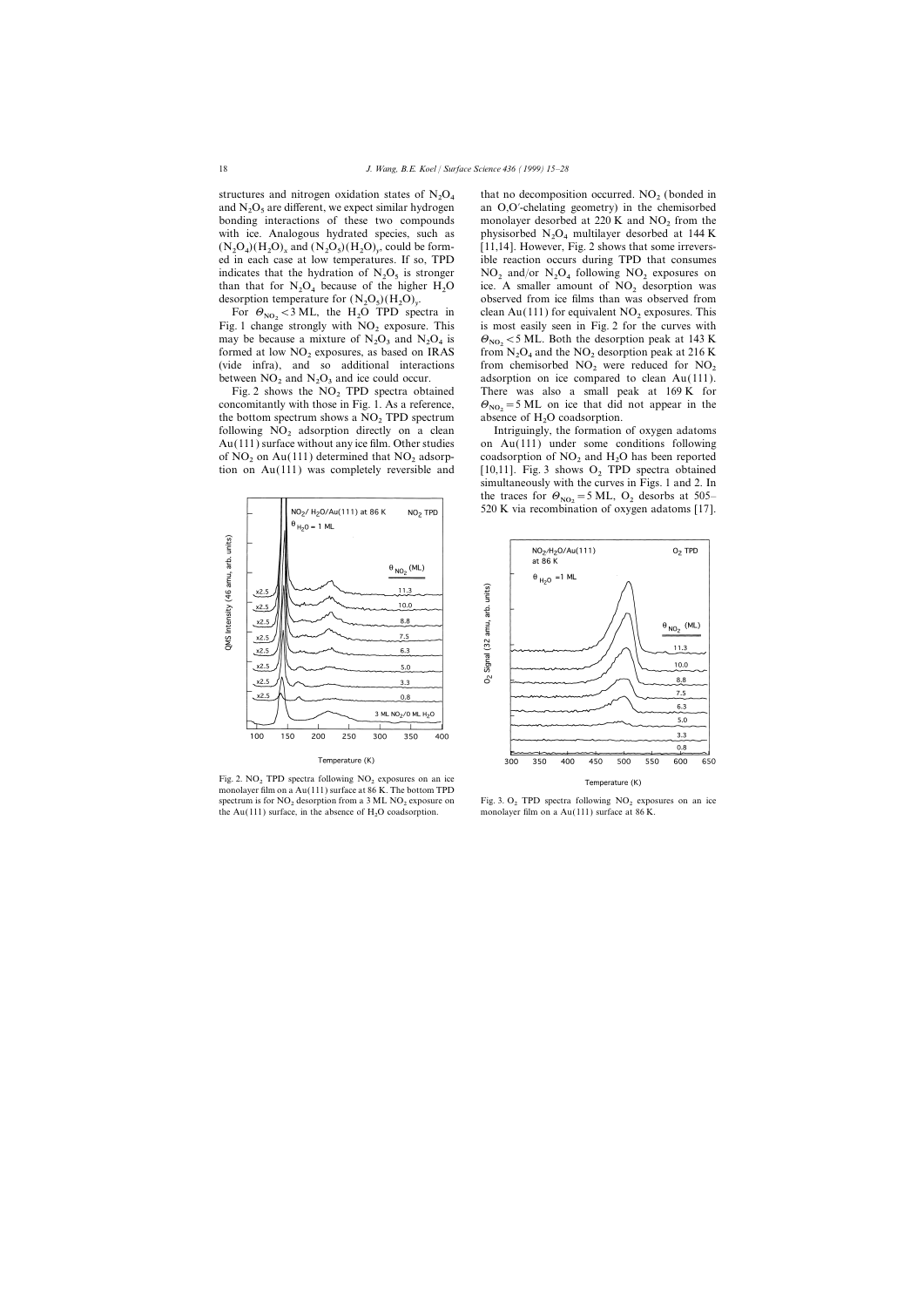The amount of O<sub>2</sub> desorbed increased with increas-<br>in the 47 amu signal because we observe no<br>ing NO<sub>2</sub> exposure, saturating at  $\theta_0 = 0.42$  ML signals attributable to larger molecules and of  $1.505 \times 10^{15}$  atoms/cm<sup>2</sup>] for the trace corresponding to  $\Theta_{\text{NO}_2}$  = 10 ML. Oxygen formation correlates with the high temperature H<sub>2</sub>O desorption as an integrating detector for certain metastable reaction products that do not thermally desorb.

desorbed products from  $N_2O_4 + H_2$ <br>No exidence was absented for  $\cos n$ such as  $H_2$ ,  $N_2$ ,  $NH_3$ ,  $NH_2NH_2$  and  $N_2$ <br>shows TPD traces showed following  $NO<sub>2</sub>$  exposure on a 1 ML H<sub>2</sub>O film on Au(111) at 86 K. We propose that both HONO and  $HNO<sub>3</sub>$  are desorbed products. HONO is responsi- cracking fraction of HONO.



NO<sup>2</sup> exposures on an ice monolayer film on Au(111) at 86 K. but finally produce oxygen adatoms on Au(111).

ing  $NO_2$  exposure, saturating at  $\Theta_0 = 0.42 \text{ ML}$  signals attributable to larger molecules and  $\Theta_2$  exposure, saturating at  $\Theta_0 = 0.42 \text{ ML}$ [with respect to the Au(111) surface atom density  $HNO<sub>3</sub>$  does not give HONO nor HNO as cracking of  $1.505 \times 10^{15}$  atoms/cm<sup>2</sup>] for the trace corre-<br>fragments [18]. HONO formation in the ionizer of the QMS cannot explain the desorption peak relates with the high temperature  $H_2O$  desorption intensities at 47 amu which do not follow the NO feature at 222 K in Fig. 1. Fig. 3 also shows that or NO, desorption spectra, especially for a variety feature at 222 K in Fig. 1. Fig. 3 also shows that or  $NO<sub>2</sub>$  desorption spectra, especially for a variety the nascent reaction intermediate(s) ultimately of dosing conditions. In addition to HONO, of dosing conditions. In addition to HONO, responsible for adsorbed oxygen formation are not  $HNO<sub>3</sub>$  is also a desorbed product because  $HNO<sub>3</sub>$  formed by interactions with Au surface atoms. gives a very small 63 amu signal. Reference spectra Otherwise, low exposures of  $NO_2$  should have of gas-phase  $HNO_3$  show a parent peak at 63 amu been more efficient at producing surface oxygen. that is only  $\sim 1\%$  of the largest peak (30 amu) in that is only  $\sim 1\%$  of the largest peak (30 amu) in We believe that the  $Au(111)$  substrate simply acts the OMS cracking pattern. The peak for the 63 amu signal is not at 143 K, as for the  $N_2O_4$ multilayer, but at  $148 \text{ K}$  in Fig. 4. This is the same We attempted to detect many of the possible desorption temperature as observed previously for desorbed products from  $N_2O_4 + H_2O$  reactions. HNO<sub>3</sub> multilayers on Ag(110) [18]. Finally, HNO<br>No evidence was observed for gas-phase products may also be a desorbed product and contribute to may also be a desorbed product and contribute to the 31 amu signal, but this is difficult to verify shows TPD traces observed following a 7.5 ML because the HONO fragmentation pattern is not available. Comparison of the 31 and 47 amu traces shows that the signal at 31 amu is not simply a

> Quantitative analysis shows that the amount of desorbed water after  $NO<sub>2</sub>$  exposures on the ice films of Fig. 1 is constant to within  $\pm 25\%$ . This leads us to conclude that the amount of hydrogencontaining products, e.g.  $HONO$ ,  $HNO<sub>3</sub>$ , or  $HNO$ ,  $desched$  during these experiments is emall desorbed during these experiments is small.

> In Fig. 4, the NO TPD peaks at 143, 174 and 222 K can be assigned to cracking from  $N_2O_4$ ,<br>HOMO on other gracies. The high temperature HONO, or other species. The high temperature NO desorption feature near 400 K is unusual, and is not caused by desorption of chemisorbed NO [14].

For the  $NO<sub>2</sub>$  TPD spectrum shown in Fig. 4, we assign the origin of the peak at 143 K to decomposition of unreacted  $N_2O_4$  in the multi-<br>layer, that at 174 K to a speaking function of layer, that at 174 K to a cracking fraction of HONO, and the peak at 222 K to chemisorbed  $NO<sub>2</sub>$  that is formed on Au(111) during heating in TPD. The  $NO<sub>2</sub>$  TPD spectra also have an unusual high temperature feature near 400 K. There is no H2 O desorption over this temperature range, and so this is clear evidence of  $NO<sub>2</sub>$  (and possibly a small amount of NO) evolution from the decompo-Fig. 4. TPD spectra for identifying desorbed products following sition of intermediates that contain no hydrogen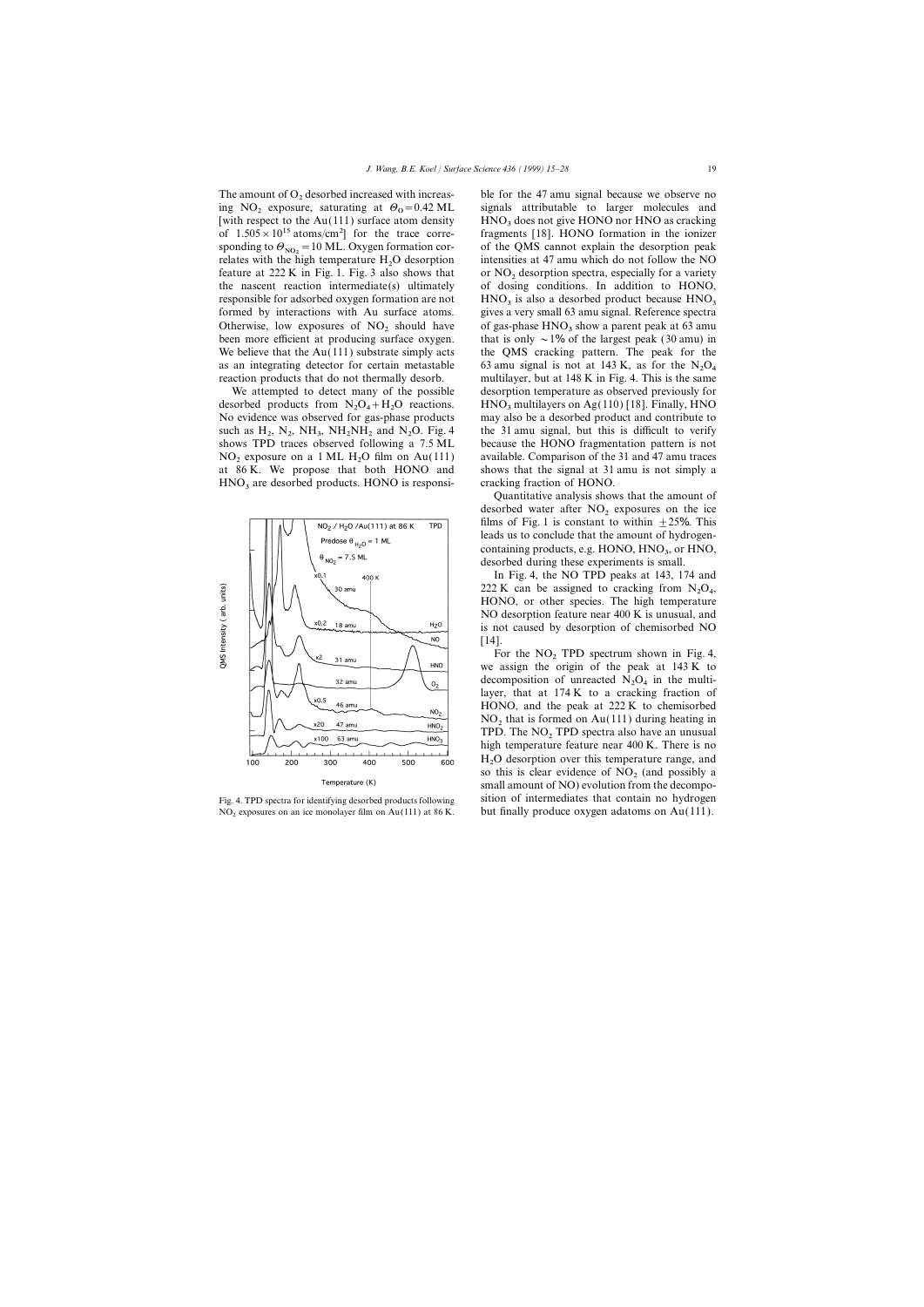Several additional TPD measurements were made to elucidate conditions for producing the reactive intermediate that decomposed to form surface oxygen. The  $O<sub>2</sub>$  TPD yield was a convenient monitor for these conditions. In one set of experiments (not shown),  $O_2$  TPD spectra were obtained after dosing  $7.5$  ML NO<sub>2</sub> on ice films of different initial thickness (0.3, 0.5, 2, 3, and 4 ML  $H_2O$ ) predeposited on the Au(111) surface at  $H_2O$  are small as  $H_2O$  described during TPD in 86 K. The amount of  $O_2$  desorbed during TPD in these experiments was constant, independent of the initial thickness of the ice film used for  $NO<sub>2</sub>$  adsorption. These results indicate that the reactive intermediate that ultimately decomposes to form oxygen adatoms on Au(111) is formed only at the outer surfaces of ice clusters and is not specifically formed by the Au(111) surface. In other separate experiments, we found that the amount of oxygen formed from  $N_2O_4$  + ice reactions was not affected<br>by the decise examples (i.e. N.O. furt on H.O. by the dosing sequence (i.e.  $N_2O_4$  first or  $H_2O_4$ )<br>first) near the defect concentration at the Ay (111) first) nor the defect concentration at the Au(111) Fig. 5. O<sub>2</sub> TPD spectra following 7.5 ML NO<sub>2</sub> exposures on ice<br>surface [10]. The important variable

on the substrate temperature during coadsorption [10]. Fig. 5 clearly illustrates this influence.  $O_2$  indicated temperature for 30 s, and then exposed to NO<sub>2</sub> with desorption spectra are shown following identical the substrate at 86 K. desorption spectra are shown following identical doses of  $7.5$  ML NO<sub>2</sub> on an ice film produced by exposure of 1 ML  $H<sub>2</sub>O$  on Au(111) at 86 K in each case. The only difference in this series was that the ice film was preannealed for 0.5 min to different temperatures prior to the NO<sub>2</sub> exposures. *3.2. Infrared reflection absorption spectroscopy*<br>The amount of oxygen produced by reactions *(IRAS)* The amount of oxygen produced by reactions during TPD decreased as the preannealing temperature of the ice increased. Reactions of  $N_2O_4$  with<br>ice grown at 86 K without any annealing produced



Temperature (K)

Surface oxygen formation is highly dependent<br>to NO<sub>2</sub> exposures. Following the deposition of 1 ML H<sub>2</sub>O on<br>the substrate temperature during coadsorption<br>a Au(111) surface at 86 K, the substrate was annealed to the

the  $NO<sub>2</sub>$  (along with any impurity) exposure constant with the substrate at 86 K.

The condensed water film grown below  $100 \text{ K}$ can be characterized as amorphous ice because of the maximum amount of oxygen. No oxygen a broad peak at  $3400 \text{ cm}^{-1}$  and a small sharp peak desorption was detected if the ice film had been at 3740 cm−1 in the IRAS spectra in Fig. 6 [19,20]. preannealed above 110 K. In the next section, we The OH stretching mode of water molecules that utilize vibrational spectroscopy to probe the are fully (four-coordinated) involved in hydrogen changes in the ice film that occur over this temper- bonding gives rise to the strong broad peak, while ature range and play such an important role in the small sharp peak is due to OH stretching forming the intermediate that leads to oxygen modes in water molecules that have an OH group formation.<br>
As a final point, we rule out oxygen formation a giving rise to this 'free-OH' vibration at giving rise to this 'free-OH' vibration at simply arising from deposition of some impurity 3740 cm<sup>-1</sup> have been characterized by Buch and that accompanies  $NO_2$  dosing. Among other Devlin [21] using spectroscopic and computational reasons, Fig. 5 shows that  $O_2$  desorption can be methods. They concluded that the 'free-OH' band reasons, Fig. 5 shows that  $O_2$  desorption can be methods. They concluded that the 'free-OH' band eliminated by preannealing the ice film but keeping at 3730 cm<sup>-1</sup> comes from two-coordinated water at 3730 cm<sup> $-1$ </sup> comes from two-coordinated water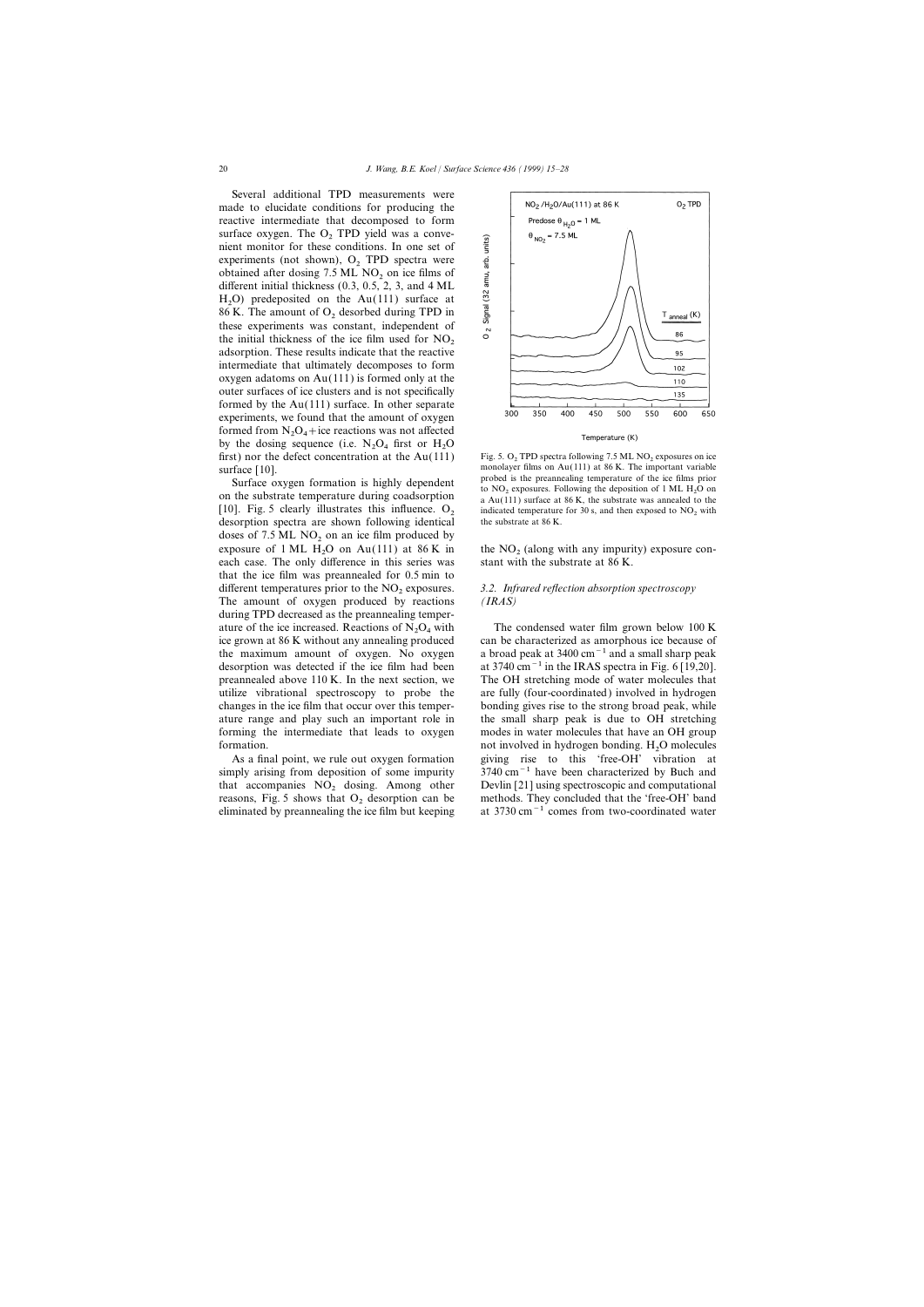

For a detection of  $\frac{X_0(11)}{10}$  surface at 86 K and then annealing the telectromology.<br>The film formed from a 10 ML NO<sub>2</sub> exposure film to the indicated temperature for 30 s. All of the spectra were collected with the substrate at 86 K.

molecules in amorphous ice, i.e.  $H_2O$  molecules<br>that we the express and are hydrogen atom to that use the oxygen and one hydrogen atom to form two hydrogen bonds with neighboring water molecules. They also concluded that 'free-OH' species are mostly distributed on the surface of amorphous ice. In Fig. 6, the 'free-OH' peak decreased as the annealing temperature was increased, disappearing between 110 and 135 K. We attribute the disappearance of the 'free-OH' peak and the evolution of two peaks at 3350 and  $3450 \text{ cm}^{-1}$  to the sintering of small ice particles or partial crystallization of amorphous ice [19–21]. This is also consistent with a previous assignment of crystalline ice and the phase transition temperature [22]. By comparison with Fig. 5, one can show that the amount of oxygen formed from the coadsorbed film during TPD is correlated to the amount of 'free-OH' species, presumably on the

lead to the products seen in TPD, two different with the substrate at 86 K.

IR 'warm-up' studies were performed. The first utilized post-dosing  $1 \text{ ML NO}_2$  on a  $1 \text{ ML H}_2\text{O}$ film on  $Au(111)$  at 86 K, where the ice film was grown with the substrate at 86 K. This procedure did not generate  $O<sub>2</sub>$  desorption in TPD. IRAS spectra starting with such a coadsorbed layer are shown in Fig. 7. A monolayer exposure of  $NO_2$ <br>produced a mixed layer of  $N_2O_3$  and  $N_2O_4$  on the<br>iso film at 26 K, N.O. (O.N. NO) was identified ice film at 86 K.  $N_2O_3$  ( $O_2N-NO$ ) was identified<br>by three hands at 1185, 1276, and 1000 cm<sup>-1</sup> due by three bands at 1185, 1276, and 1900 cm−1 due to the  $v_s(NO_2)$ ,  $v_{as}(NO_2)$ , and  $v(N=O)$  modes, respectively [11,14,23–25].  $D_{2h} = N_2O_4 (O_2N-$ <br>NO ) was identified by three hands at 1276–1520.  $NO<sub>2</sub>$ ) was identified by three bands at 1276, 1520 and 1746 cm<sup>-1</sup> originating from the  $v_s(\text{NO}_2)$ ,  $2\delta(\text{NO}_2)$  combination, and  $v_{\text{as}}(\text{NO}_2)$  modes, respectively [11,14,23–25]. Heating to 220 K eliminates all but one weak band at 1175 cm−1 that we assign to the  $v_s(NO_2)$  mode of chelating  $NO_2$  chemisorbed on the Au(111) surface [14]. No chemisorbed on the  $Au(111)$  surface [14]. No Fig. 6. IRAS spectra obtained after dosing 1 ML  $H_2O$  on a<br>Au(111) surface at 86 K and then annealing the ice monolayer<br>Au(111) surface at 86 K and then annealing the ice monolayer



ice surface.<br>
Fig. 7. IRAS 'warm-up' spectra obtained after sequentially<br>
In order to probe the obemical nature of the heating the substrate to the indicated annealing temperatures. In order to probe the chemical nature of the heating the substrate to the indicated annealing temperatures.<br>
adsorbed layer produced by  $NO_2$  exposures on ice<br>
films, and to identify reaction intermediates that<br>
films,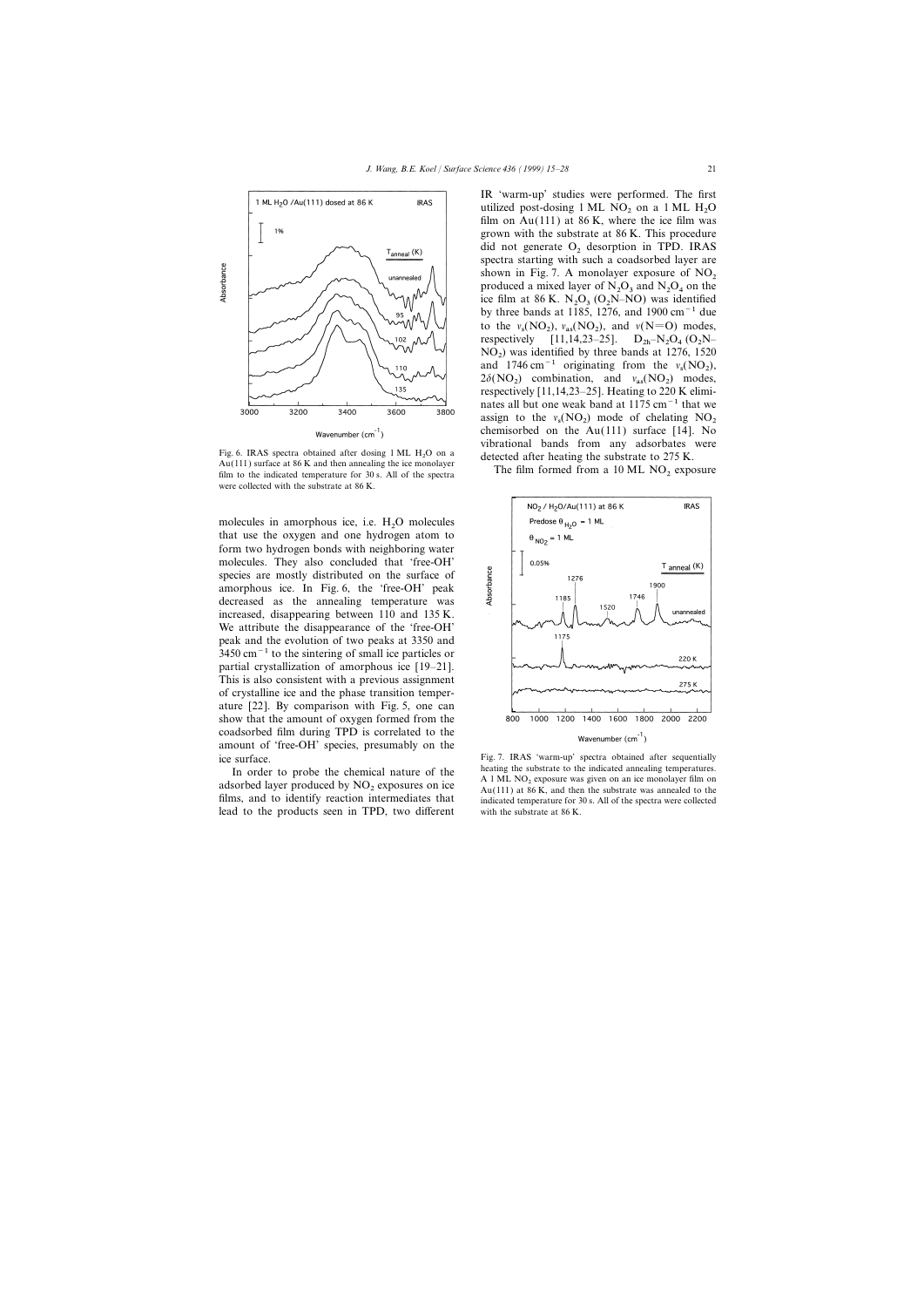was investigated also by IRAS as the substrate was warmed gradually to 400 K. This dosing procedure caused a substantial amount of  $O_2$  desorption in TPD as was shown in Fig. 3. These IRAS 'warm-up' spectra are provided in Fig. 8. The spectra are remarkably different from those shown in Fig. 7. A  $N_2O_4$  film exists on the ice surface<br>from 86 to 130 K. Four bands at 783, 1298, 1735 assigned to the  $\delta_s(\text{NO}_2)$ ,  $v_s(\text{NO}_2)$  and  $v_{as}(\text{NO}_2)$ modes, respectively, of solid  $N_2O_4$ <br>exploration for the orbital solid  $N_2O_4$ explanation for the splitting of the  $v_{as}(NO_2)$  band,<br>but similar results were seen previously in IR studies of solid N<sub>2</sub>O<sub>4</sub> [11,23]. When this N<sub>2</sub>O<sub>4</sub> film on ice was heated to 130 K, the vibrational



Fig. 8. IRAS 'warm-up' spectra obtained after sequentially Table 1.<br>
heating this adlayer to 200 K caused new with the substrate at  $86$  K.

on a predosed ice monolayer on Au(111) at  $86 K$  bands is indicative of highly crystalline ordering of the solid  $N_2O_4$  adlayer [26]. Also, the on ice at 86–130 K was about 8, and this can be  $(NO_2)/v_{\text{as}}(NO_2)$  intensity ratio for the  $N_2O_4$  film compared to the same IR intensity ratio for gasphase  $N_2O_4$  which is about 1 [27]. Such a change in relative band intensities is often indicative of a preferred orientation in the adlayer, because the IR metal–surface selection rule  $[28]$  states that the and 1760 cm−1 in the spectrum at 86 K are absorption due to dynamic dipoles parallel to the ) metal surface is strongly diminished while that for dynamic dipoles perpendicular to the surface is ) band, enhanced. The  $v_s(\overline{NO}_2)$  mode in  $D_{2h} - N_2O_4$  has a in IR but similar results were seen previously in IR dynamic dipole oriented parallel to the N–N bond,<br>studies of solid N<sub>2</sub>O<sub>4</sub> [11,23]. When this N<sub>2</sub>O<sub>4</sub> whereas the  $v_{as}(\text{NO}_2)$  mode has its dynamic dipole  $O_4$  whereas the  $v_{\text{as}}(NO_2)$ studies of solid N<sub>2</sub>O<sub>4</sub> [11,25]. Where this N<sub>2</sub>O<sub>4</sub> whereas the  $v_{as}(\text{NO}_2)$  mode has its dynamic dipole<br>film on ice was heated to 130 K, the vibrational<br>bands red-shifted to 775, 1284, 1728, 1749 cm<sup>-1</sup>,<br>respectively Espectively. We interpret this sint as indicative of the N<sub>2</sub>O<sub>4</sub> film on ice at 86–130 K has a preferred<br>a stronger interaction between N<sub>2</sub>O<sub>4</sub> and ice at orientation with the N–N bond in D<sub>2h</sub>–N<sub>2</sub>O<sub>4</sub><br>130 K compared t 130 K compared to 86 K. The sharpness of the  $\frac{4 \text{ m o}}{\text{almost perpendicular to the surface of the Au}(111)}$ substrate. The orientation of  $N_2O_4$  directly in contact with water molecules in the ice layer could be quite different because the absorption from these species could be overwhelmed by the  $N_2O_4$ multilayer bands and no vibrations with dynamic dipoles parallel to the Au(111) surface can be observed due to screening effects. One explanation for the observed splitting of the  $v_{\text{as}}(NO_2)$  band mentioned above could be  $N_2O_4$  species in direct contact with the ice layer.

> As shown in Fig. 8, increasing the temperature to 183 K caused several new absorption bands to appear at 805, 1173, 1271, 1515 and 1895 cm<sup>-1</sup>. The strongest one at  $1515 \text{ cm}^{-1}$  cannot be assigned to NO,  $N_2O_3$ ,  $N_2O_4$  or  $N_2O_5$  because these species have no fundamental vibrational modes at this energy and combination bands are usually very weak [30]. This band is often attributed to some species with an  $NO<sub>3</sub>$  group [30]. On this basis, we assign all of the bands (at 805, 1173, 1271, 1515 and 1895 cm<sup>-1</sup>) to two conformers, D and D'[31– 33], of nitrite– $N_2O_4$  (ONO–NO<sub>2</sub>), as given in

A 10 ML NO<sub>2</sub> exposure was given on an ice monolayer film on<br>Au(111) at 86 K, and then the substrate was annealed to the  $\frac{\text{Au}(11)}{\text{di} \cdot \text{d} \cdot \text{d} \cdot \text{d} \cdot \text{d} \cdot \text{d} \cdot \text{d} \cdot \text{d} \cdot \text{d} \cdot \text{d} \cdot \text{d} \cdot \text{d} \cdot \text{d} \cdot \text{d} \cdot \text{d} \cdot \text{d} \cdot \text{d} \cdot \text{d} \cdot \text{d} \cdot \text{d} \cdot \text{d} \cdot \text{d} \cdot \text{d} \cdot \text{d} \cdot \text{d} \cdot \text{d} \cdot \text{d} \cdot \text{d} \cdot \text{d} \cdot \text{d} \cdot$ for the  $NO_3^-$  anion [34]. This means that a new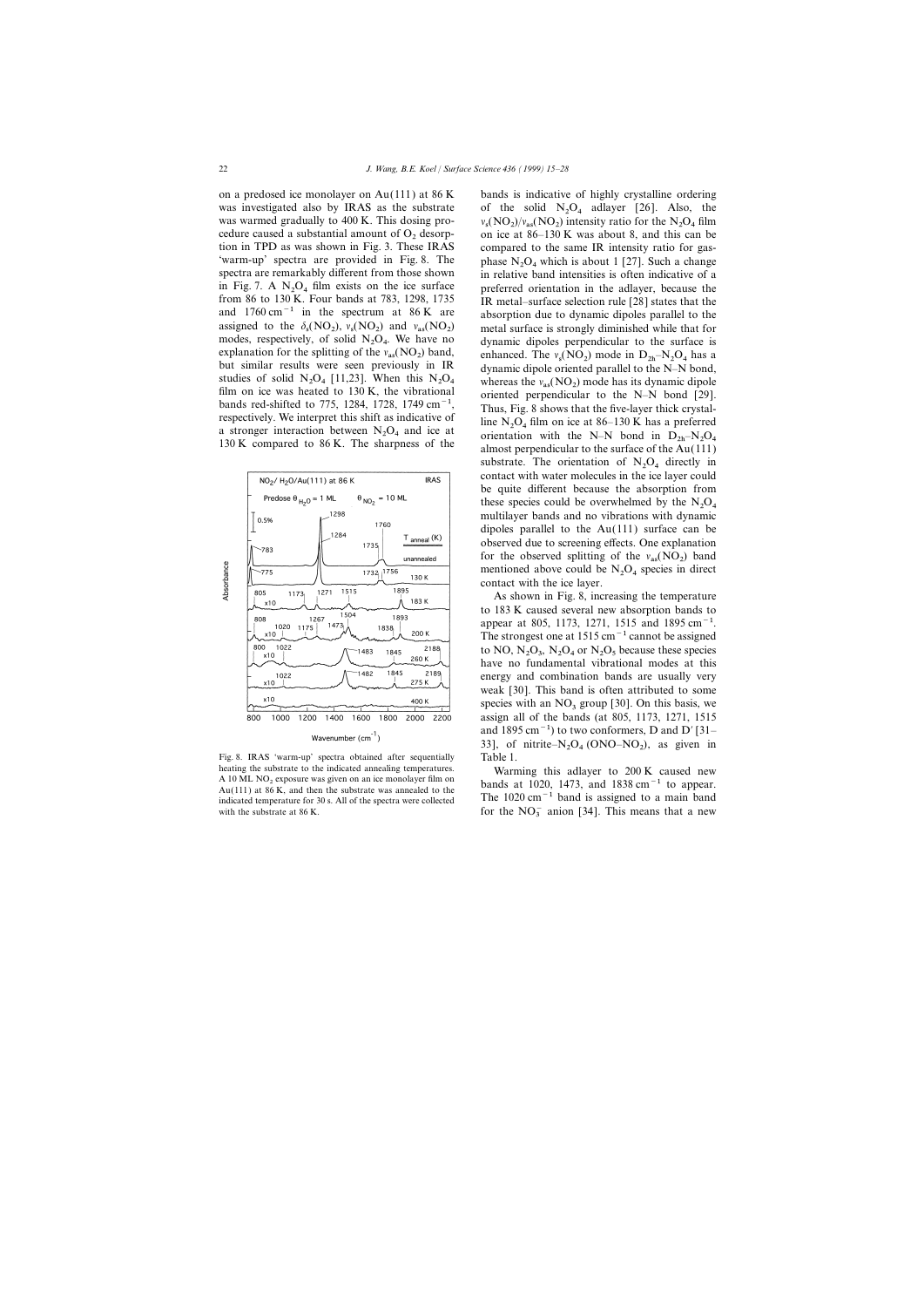| Assignments of vibrational frequencies $(\text{cm}^{-1})$ of nitrite–N <sub>2</sub> O <sub>4</sub> (ONONO <sub>2</sub> ) |                       |                          |      |                             |            |  |  |  |  |  |
|--------------------------------------------------------------------------------------------------------------------------|-----------------------|--------------------------|------|-----------------------------|------------|--|--|--|--|--|
| Mode                                                                                                                     |                       | ONONO <sub>2</sub>       |      | ONONO <sub>2</sub> /Au(111) |            |  |  |  |  |  |
| Assignment                                                                                                               | Symmetry (for $C_s$ ) | Oxygen matrix IR [31,32] |      | IRAS (this work)            |            |  |  |  |  |  |
|                                                                                                                          |                       | D                        | D'   | 183 K                       | 200 K      |  |  |  |  |  |
| $v(N=O)$                                                                                                                 | A'                    | 1829                     | 1889 | 1895                        | 1838, 1893 |  |  |  |  |  |
| $v_a(\text{NO}_2)$                                                                                                       | A'                    | 1645                     | 1584 | 1515                        | 1504, 1473 |  |  |  |  |  |
| $v_s(NO_2)$                                                                                                              | A                     | 1291                     | 1290 | 1271                        | 1267       |  |  |  |  |  |
| $v(N-O)$                                                                                                                 | $\mathsf{A}^{\cdot}$  | 905                      | 916  |                             | 1020       |  |  |  |  |  |
| $\delta(NO_2)$                                                                                                           | A'                    | 783                      | 794  | 805                         | 808        |  |  |  |  |  |

Table 1

intermediate coexists with nitrite–N<sub>2</sub>O<sub>4</sub> after heating to 200 K.

Fig. 8 shows that annealing this adlayer to  $260$ 800, 1022, 1482, 1845, and 2189 cm<sup>-1</sup>. These are  $(NO<sub>3</sub><sup>-</sup>)$  and  $v_{\rm as}({\rm NO}_3^-)$ 1845 cm<sup>-1</sup> is due to a  $v_s(NO_3^-) + \delta(NO_3^-)$  combi-<br>notion hand of NO<sup>+</sup>NO<sup>−</sup> (1022 + 800 cm<sup>-1</sup>). The nation band of  $NO<sup>+</sup>NO<sub>3</sub><sup>-</sup> (1032+800 cm<sup>-1</sup>).$  The 2189 cm<sup>-1</sup> band is in the 2150–2300 cm<sup>-1</sup> range that is characteristic of NO+ (nitrosonium ion) **4. Discussion** [35]. The assignment of this band to an  $NO<sup>+</sup>$  $\text{NO}^+\text{NO}_3^-$  intermediate. Table 2 gives the vibra-<br>tional frequencies in the Barnar spectrum of a stures of 86 K and above is quite complex. As and  $Cu(NO<sub>3</sub>)<sub>3</sub><sup>-</sup> NO<sup>+</sup>$  [33]. With this support, along indication, desorption of H<sub>2</sub>O from these films as  $\frac{1}{2}$ 

cation. Some differences between the vibrational frequencies for the  $NO<sup>+</sup>NO<sub>3</sub><sup>-</sup>$  species in Table 2<br>Fig. 8 shows that appealing this adlarge to 260 see appealed. The  $v(NO<sub>3</sub>)$  frequency is highly  $_{\text{as}}(\text{NO}_3)$  frequency is highly or 275 K results in a spectrum with five bands, at dependent on the geometry and charge of  $NO<sub>3</sub>$  $\frac{1}{3}$  has  $v_{as}(\text{NO}_3^-)=1390 \text{ cm}^{-1}$ , but assigned to adsorbed  $NO^+NO_3^-$  (nitrosonium this usually shifts to higher frequency when its nitrate) [31–33] as shown in Table 2. Bands at negative charge is balanced by cations. The negative charge is balanced by cations. The  $1022$  and  $1482 \text{ cm}^{-1}$  are due to the  $v_s(\text{NO}_3^-)$  and  $v_{as}(\text{NO}_3^-)$  mode is at  $1460 \text{ cm}^{-1}$  in alkali metal superchange is  $\frac{1}{2}$  in all metal superchange is  $\frac{1}{2}$  in all metal superchange is  $\frac{1}{2}$  in al nitrates, but this frequency is highly dependent on the type of cation [37].

stretching mode confirms the identification of the The thermal chemistry following  $NO_2$  exposures  $NO^+NO_3^-$  intermediate. Table 2 gives the vibra- and condensation of  $N_2O_4$  on ice films at tempertional frequencies in the Raman spectrum of atures of 86 K and above is quite complex. As one with the fact that NO molecules do not adsorb on the temperature is raised occurs in as many as five Au(111) at 86 K [14], this is a pretty clear identifi- peaks in TPD. In addition, a large number of

Table 2

Assignments of vibrational frequencies (cm<sup>-1</sup>) of nitrosonium nitrate ( $NO<sup>+</sup>NO<sub>3</sub>$ )

| Mode                                      |                                     | $NO^+NO_3^-$           |                          | $Cu(NO_3)_{3}^{-}NO^{+}$ | $NO^{+}NO_{3}^{-}/Au(111)$ |                  |       |
|-------------------------------------------|-------------------------------------|------------------------|--------------------------|--------------------------|----------------------------|------------------|-------|
| Assignment                                | Symmetry<br>$(D_{3h}$ for $NO_3^-)$ | Amorphous<br>IR $[33]$ | Crystalline<br>IR $[33]$ |                          | Raman<br>[33]              | IRAS (this work) |       |
|                                           |                                     |                        |                          |                          |                            | 260 K            | 275 K |
| $v(NO^+)$<br>$v_s(NO_3^-)+\delta(NO_3^-)$ | A'                                  | 2149                   | 2263<br>1760             | 2245<br>1752             | 2236                       | 2188             | 2189  |
| $v_{a} (NO_{3}^{-})$                      | $\mathbf{E}'$                       | 1438                   |                          | 1429                     | 1511                       | 1483             | 1482  |
| $v_{\rm a}({\rm NO}_3^-)$                 | E'                                  | 1385                   | 1355                     | 1372                     | 1282                       |                  |       |
| $v_s(NO_3^-)$                             | $A'_1$                              | 1028                   | 1041                     | 1041                     | 1059                       | 1022             | 1022  |
| $\delta(NO_3^-)$                          | $A_2''$                             | 816                    | 826                      | 815                      |                            | 800              |       |
| $\delta(NO_3^-)$                          | E'                                  |                        | 716                      | 713                      |                            |                  |       |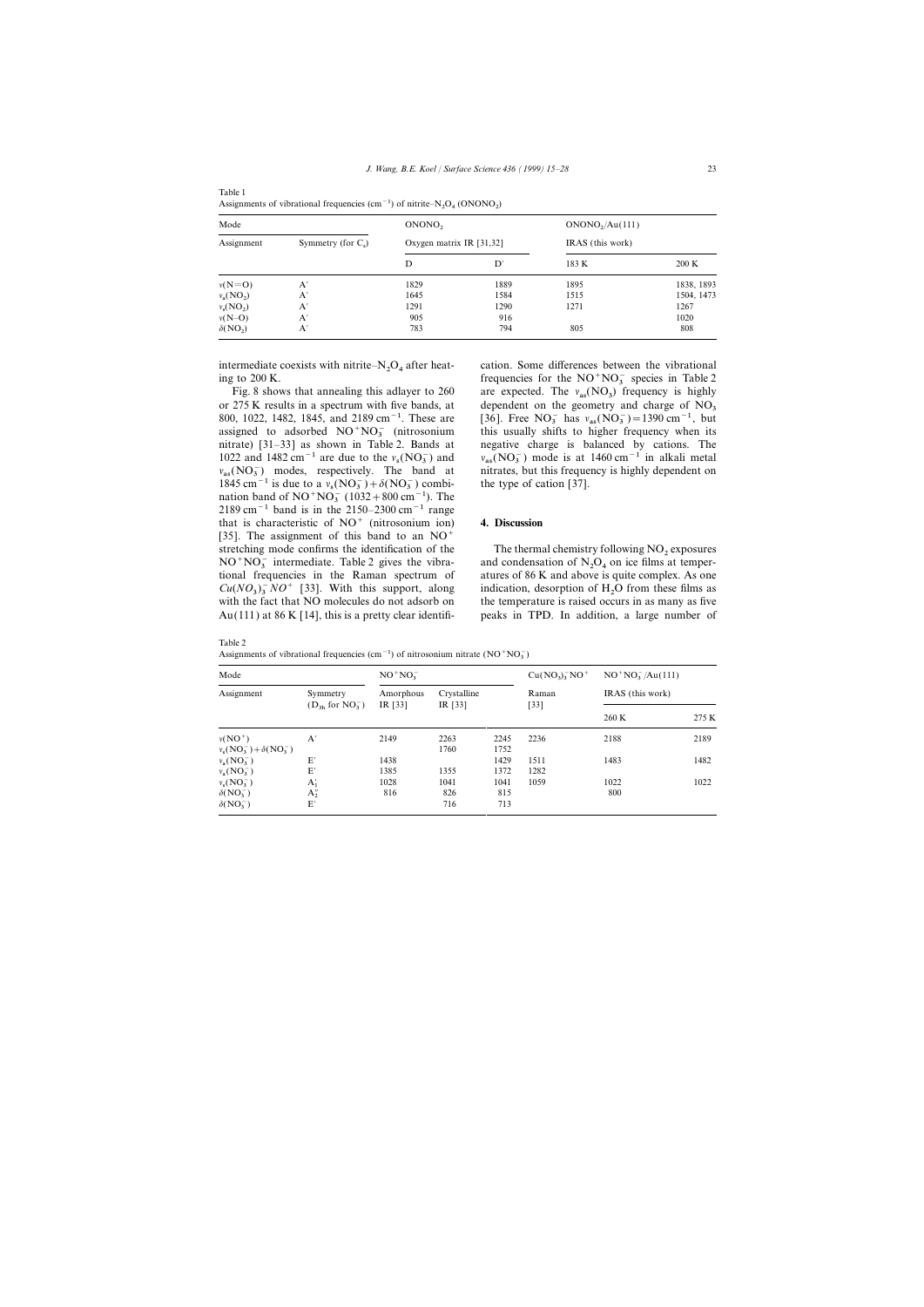vibrational bands were observed in IRAS at 130– 180 K which indicates a complex composition for these layers. Nonetheless, several observations can be made. Nitrous acid (HONO), and possibly nitric acid  $(HNO<sub>3</sub>)$ , desorption was observed at  $t_{\text{amperotures}}$  below 150  $V$  during TPD measure. temperatures below 150 K during TPD measurements. Acid formation does not depend strongly on the conditions used to form the  $NO<sub>2</sub>+H<sub>2</sub>O$ coadsorbed layer. Under conditions that produce  $N_2O_4$  condensation on amorphous ice films that  $N_2O_4$  condensation amorphous ice films that have 'free-OH' groups, heating caused the formaflave fice-off groups, heating caused the forma-<br>tion of ONO–NO<sub>2</sub> and NO<sup>+</sup>NO<sub>3</sub>. These species  $2O_a \rightarrow O_2(g)$ . were identified by IRAS. We postulate that strong hydration facilitates isomerization of  $N_2O_4$ And the mand is isomerization of N<sub>2</sub>O<sub>4</sub> NO<sub>2</sub> desorption, and possibly a small amount of (O<sub>2</sub>N–NO<sub>2</sub>  $\leftrightarrow$ ONO–NO<sub>2</sub>). Nitrite–N<sub>2</sub>O<sub>4</sub> converts NO<sub>2</sub> desorption, in the 350–450 K temperature thermally to NO<sup>+</sup>NO<sub>3</sub>. We  $N-NO_2 \leftrightarrow ONO-NO_2$ ). Nitrite–N<sub>2</sub> the Au(111) substrate to desorb  $NO<sub>2</sub>$ , and possibly NO, and to produce oxygen adatoms. These

with water at room temperature at atmospheric pressure to form  $HNO<sub>2</sub>$  and  $HNO<sub>3</sub>$  [38,39]. When is also consistent with the decomposition of  $HNO<sub>2</sub>$  and  $N_{1}O<sub>1</sub>$  and  $N_{2}O<sub>2</sub>$  and  $N_{3}O<sub>3</sub>$  re  $NQ_2$ ,  $N_2Q_3$  and  $N_2Q_4$  react with ice, we find that mediates that do not contain hydrogen.<br>
In a set of related studies, we in HONO and HNO<sub>3</sub> are desorbed as gas-phase In a set of related studies, we investigated products during subsequent heating. These acid reactions of H<sub>2</sub>O with predosed NO<sub>2</sub> films on formation reactions occur below 150 K w

tions, reactions that lead ultimately to oxygen formation are highly sensitive to the crystallinity



$$
D \text{ and } D' \rightarrow NO^+ NO_3^-
$$

$$
NO^{+}NO_{3}^{-275-400 K}
$$
  
\n
$$
NO(g) + NO_{2}(g) + O_{a}
$$
  
\n
$$
SO_{a} \rightarrow O_{2}(g).
$$
  
\n
$$
SO_{a} \rightarrow O_{2}(g).
$$

thermally to  $NO^+NO_3^-$ . We propose that this species then decomposes via direct interaction with the TPD data of Fig. 4 supports this mechanism. NO is a large peak in the  $NO_2$  cracking pattern, and so it is not clear if the Au(111) substrate to desorb NO<sub>2</sub>, and possibly<br>
NO, and to produce oxygen adatoms. These<br>
oxygen formation reactions occur by a separate<br>
pathway from the acid formation reactions.<br>  $\frac{\text{poly}}{\text{poly}}$ <br>  $\frac{\text{poly}}{\text{poly}}$ <br>  $\$ limited by the rate of  $NO<sup>+</sup>NO<sub>3</sub><sup>-</sup>$  decomposition 4.1. Reaction mechanisms because NO<sub>2</sub> desorbs at 230 K following NO<sub>2</sub><br>exposures on Au(111), and NO desorbs below Acid formation in these experiments represents 86 K on Au(111) because no NO uptake was<br>expected chemistry. NO<sub>2</sub>, N<sub>2</sub>O<sub>3</sub> and N<sub>2</sub>O<sub>4</sub> interact observed after NO exposures [14,23]. The absence<br>of any H<sub>2</sub>O desorption in of any  $H_2O$  desorption in this temperature range<br>is also consistent with the decomposition of inter-

formation reactions occur below 150 K with little  $\begin{array}{c} \text{Au}(111) \\ \text{H1}. \text{Only large NO}_2 \text{ exposures that activation energy barrier, and do not depend either} \end{array}$ activation energy barrier, and do not depend either produced multilayers, i.e. films of  $N_2O_4$ , reacted<br>on the crystallinity of the ice or the NO<sub>2</sub> exposures.<br>We assume that these meatiens and these with subsequently d We assume that these reactions and those with oxygen (if the water was dosed with the substrate water at room temperature occur via similar below 110 K). Warming the films produced by mechanisms. water exposures on either submonolayer and In sharp contrast to the acid formation reac- monolayer amounts of chelating  $NO<sub>2</sub>$  preadsorbed on Au(111) or a pure  $N_2O_3$  monolayer preadsorbed on  $Au(111)$  did not generate surface of the ice and the NO<sub>2</sub> exposure. Only multilayers oxygen, even if the substrate temperature was of N<sub>2</sub>O<sub>4</sub> react with amorphous ice to eventually below 110 K to condense water into amorphous of  $N_2O_4$  react with amorphous ice to eventually below 110 K to condense water into amorphous concrete outcome of the Au(111) our foco generate oxygen adatoms on the Au(111) surface. ice. These results are consistent with the mecha-We believe that this establishes that surface oxygen ism proposed above, and further demonstrate is not formed by the same reactions that produce it at  $N_2O_4$  is the only reactant responsible for nitrous and nitric acid. Based on our IRAS meas- oxygen formation. These experiments also support urements, we propose the following reaction mech- our conclusion that the Au(111) surface only anism for oxygen formation: functions as an inert support and an integrating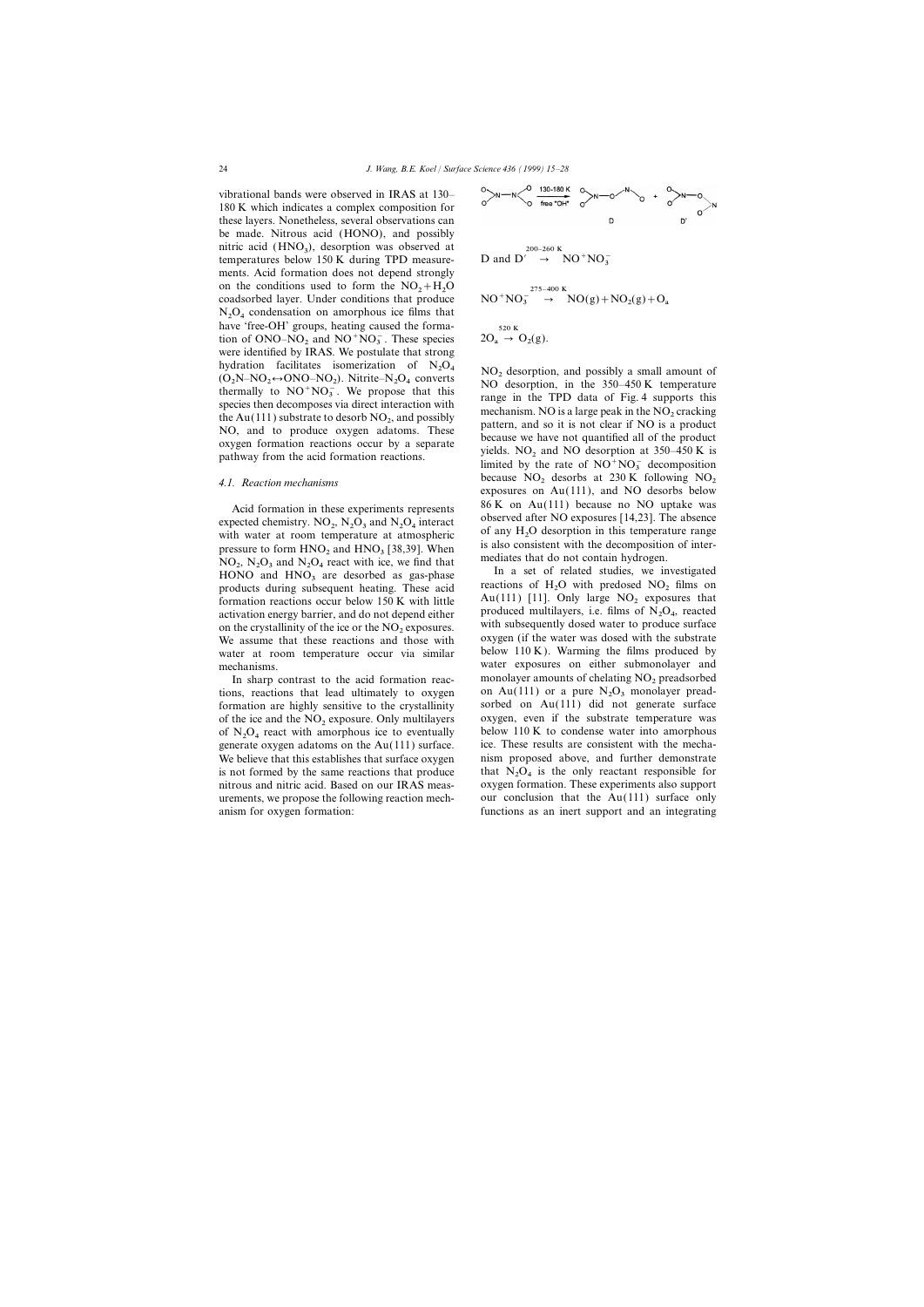detector for intermediates, rather than playing a that moderate heating  $(<373 \text{ K})$  and pressures direct role in the generation of reactive species at  $\qquad$  above 1.0 GPa resulted in conversion of N<sub>2</sub>O<sub>4</sub> to  $\qquad$  NO<sup>+</sup>NO<sup>-</sup> Our generated masks in a consistent low temperatures.

We do not believe that HONO and  $HNO<sub>3</sub>$  are precursors. for oxygen adatom formation on Au(111) in these experiments. First, formation of the set is to facilitate isomerization of  $O_2N-NO_2$  to  $HONO$  and  $HNO$  is independent of  $NO$  arracuration  $ONO$  $HONO$  and  $HNO<sub>3</sub>$  is independent of  $NO<sub>2</sub>$  $\text{exposure} \qquad \text{ONO-NO}_2.$ tion reaction is very sensitive to these variables. observed in IRAS spectra at temperatures above 180 K under conditions that lead to oxygen forma- $N_{\rm O}$  and  $N_{\rm O}$  and  $N_{\rm O}$  and  $N_{\rm O}$  and  $N_{\rm O}$  and  $N_{\rm O}$  and  $N_{\rm O}$  are produced from condensing tion.  $N_{\rm O}$  can be produced from condensing tion.  $N_{\rm O}$  can be produced from condensing tion.  $N_{\rm$ of gas-phase HONO and gaseous and adsorbed  $HNO<sub>3</sub>$  [40–42]. Furthermore, when a mixture of temperature (150 K) yields more  $NO<sup>+</sup>NO<sub>3</sub>$ .<br>However, these restiances restiance approach with conventional contract the second of  $H_2O + NO_2$  (premixed in the gas lines at 300 K) However, these reactions apparently only occur at  $H_2O + NO_2$  (premixed in the gas lines at  $\Delta v(111)$  of 86 K and  $V_2$  and  $\Delta v(211)$  or  $\Delta v(111)$  or  $\Delta v(111)$  and  $\Delta v(1$ no O<sub>2</sub> desorption was observed in subsequent TPD  $D_{2h} - N_2O_4$  was found, and no nitrite– $N_2O_4$  or spectra. HONO and  $HNO<sub>3</sub>$  are formed when gaseous  $H_2O$  and  $NO_2$  are mixed at room temperare not involved in oxygen formation on Au(111). initrite–N<sub>2</sub>O<sub>4</sub> or NO<sup>+</sup>NO<sub>3</sub> in IRAS studies of<br>However, sweep address are not used by dissage. However, oxygen adatoms are produced by dissoc-<br>iative adsorption of nitric acid on the Ag(110) when  $NO_2$  was dosed at a slow rate onto copper iative adsorption of nitric acid on the Ag(110) when  $NO<sub>2</sub>$  was dosed at a slow rate onto copper surface [18].

HOONO (peroxynitrous acid) was formed, in addition to  $HNO<sub>3</sub>$ , when gaseous  $H<sub>2</sub>O$  and  $NO<sub>2</sub>$  FTIR upon annealing to 205 K [51]. Thus,  $\frac{300 \text{ V}}{100 \text{ N}}$  and  $\frac{300 \text{ V}}{100 \text{ N}}$  and  $\frac{300 \text{ V}}{100 \text{ N}}$  and  $\frac{300 \text{ V}}{100 \text{ N}}$  and  $\frac{300 \$ was mixed at 300 K [43]. IR spectra of matrixpeaks at 3546, 1704, 1364, 952 and 773 cm<sup>-1</sup> [44].  $D_{2h} - N_2O_4$ .<br>There was no evidence in any of our IRAS spectra IRAS clearly reveals that thick films of There was no evidence in any of our IRAS spectra for the formation of HOONO.<br>We searched for the desorption of various pos-

sible reduction products during TPD, but did not the N–N bond nearly perpendicular to the Au find any. No  $H_2$ , N<sub>2</sub>, NH<sub>3</sub>, NH<sub>2</sub>NH<sub>2</sub>, or N<sub>2</sub>O was substrate surface. But, this orientation may not described Thus, we subset formation of exustant reflect the N<sub>1</sub>O, melecules perturbed by hydrogen desorbed. Thus, we rule out formation of oxygen reflect the  $N_2O_4$  molecules perturbed by hydrogen adatoms via oxidation of H<sub>2</sub>O by nitrogen oxides. bonding to ice at the interface. The discussion

Transitory formation of  $NO+NO<sub>3</sub>$ Transitory formation of  $NO^+NO_3^-$  was above illustrated the important role of amorphous observed previously to occur in reactions involving  $N_2O_4$ . And so, the layer of reacting  $N_2O_4$  at the observed previously to occur in reactions involving  $N_2O_4$ . And so, the layer of reacting  $N_2O_4$  at the  $N_1O_4$  in reactions of high dialecting constant  $N_2O_4$  in solvents of high dielectric constant ice interface could be amorphous.  $N_2$ <br>LAS 461, NO<sup>+</sup>NO<sup>-</sup> was postulated to griss from a should strangly portisinate in hydro [45,46]. NO<sup>+</sup>NO<sub>3</sub> was postulated to arise from the following reaction [45,47]:

$$
O_2N-NO_2 \rightarrow ONO-NO_2 \rightarrow NO^+NO_3^-.
$$

observed  $N_2O_4$  isomerization using FTIR in a diamond-anvil cell under high pressures, and found  $NO^{+}NO_{3}^{-}$ . Our proposed mechanism is consistent with these observations. We believe that the role of highly polar, 'free-OH' groups on amorphous

and crystallinity of the ice, while the oxygen forma- One might consider whether  $H_2O$  is required at all to form  $NO<sup>+</sup>NO<sub>3</sub><sup>-</sup>$  because a number of studies Second, no evidence for HONO or  $HNO<sub>3</sub>$  was by Loewenschuss and coworkers [33,50–53] show that a tiny amount of nitrite– $N_2O_4$  and tion. We compared our spectra to the IR spectra  $NO_2$  at very low temperatures ( $\sim 20 \text{ K}$ ) on an of gas-phase HONO and gaseous and adsorbed inert matrix. Heating this condensed film to higher was used to condense films onto  $Au(111)$  at 86 K, very low dosing temperatures. Only crystalline  $NO<sup>+</sup>NO<sub>3</sub><sup>-</sup>$  was detected, when  $NO<sub>2</sub>$  was condensed eous  $H_2O$  and  $NO_2$  are mixed at room temper-<br>attraces above attraction is that these species and gold-coated copper surfaces above<br>attraction is that these species and  $K$ . Koch et al. [54] also did not observe 80 K. Koch et al. [54] also did not observe or gold-coated copper surfaces at  $20 \text{ K}$ , amor-It has been proposed that a small amount of phous  $N_2O_4$  and  $ONO-NO_2$  was formed and  $ONO_4$  (executively exist) was formed in  $N_2O+NO^-$  was electric phonon and  $NO^{+}NO_{3}^{-}$  was clearly observed by Raman and FTIR upon annealing to 205 K [51]. Thus,  $\frac{1}{3}$  was formed from ONO–NO<sub>2</sub>, which isolated samples of HOONO in solid Ar have was previously formed from amorphous O<sub>4</sub>.

 $O_4$ , on either a predosed ice film or<br> $(111)$  have a preferred elignment with on clean Au(111), have a preferred alignment with reflect the  $N_2O_4$  molecules perturbed by hydrogen adatoms via oxidation of  $H_2O$  by nitrogen oxides. bonding to ice at the interface. The discussion  $T_{\text{resist}}$  formation of  $NOC^+NG^-$  and a share illustrated the important relation of emangles and ice interface could be amorphous.  $N_2O_4$  molecules<br>should strongly participate in hydrogen bonding with 'free-OH' groups of amorphous ice and may

 $O_2N-NO_2 \rightarrow ONO-NO_2 \rightarrow NO^+NO_3^-$ .<br>
Because the formation of  $ONO-NO_2$  and<br>
Also Dinnisk at al. [48] and Agrees at al. [40]  $NO^+NO^-$  is antenneed by disordered iso atmo-Also, Pinnick et al. [48] and Agnew et al. [49]  $NO^{+}NO_3^{-}$  is enhanced by disordered ice struc-<br>charged N.O. isomorization wine ETID in a trunc grossedness that even highly disordered ice tures, procedures that grow highly disordered ice<br>or small amorphous ice nanoclusters could pro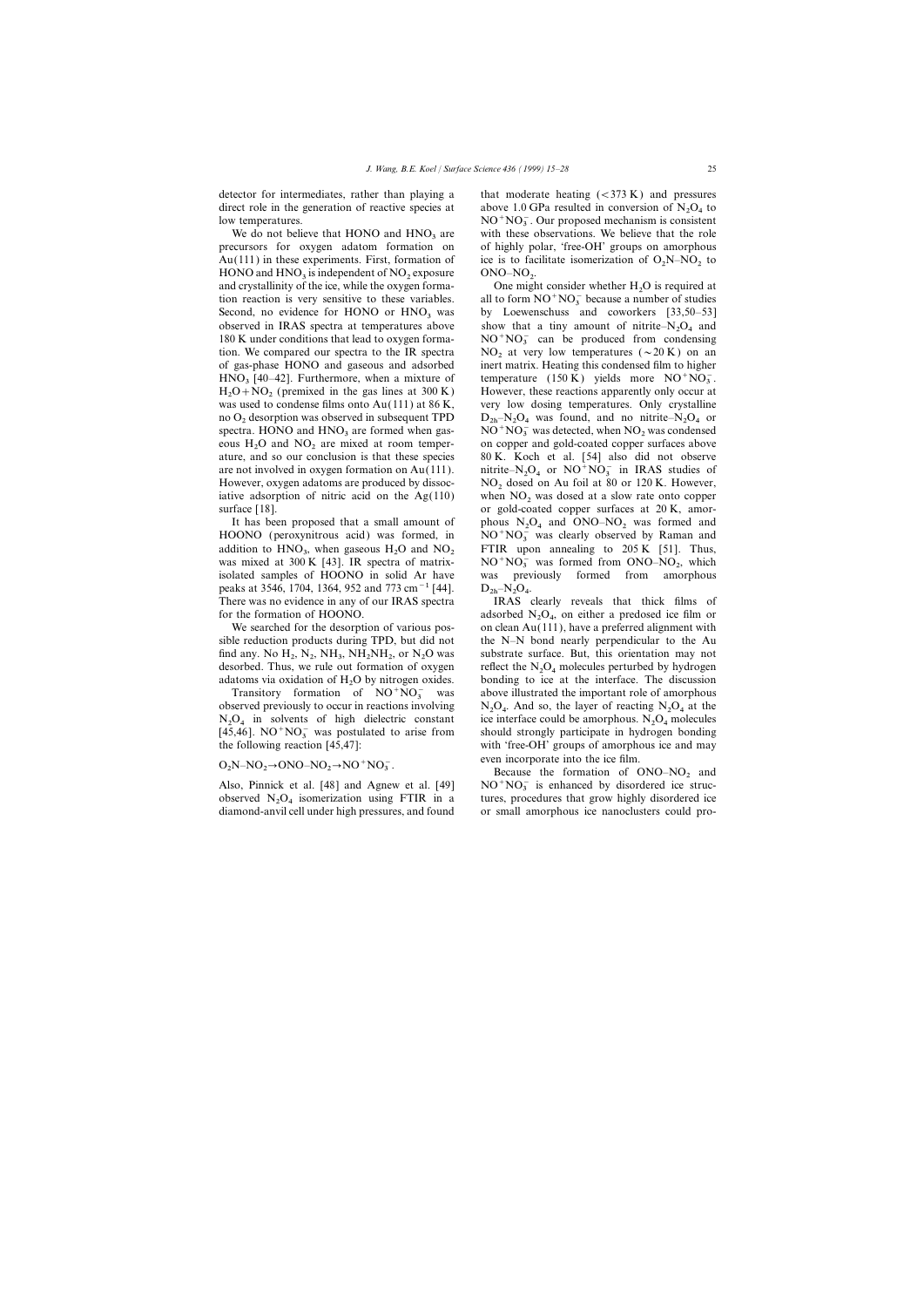duce more surface oxygen than we obtained surface could involve two hydrogen bonds, and  $(\Theta_0 = 0.42 \text{ ML})$  [10]. A similar comment could be two more could occur if a 'flat-lying' or incorpomade about amorphous  $N_2O_4$ peratures or larger dosing rates may be simple energy between  $N_2O_4$  and  $H_2O$  molecules could ways to generate more of these species on Au(111) exist. The strength of the hydrogen bond in ice from the coadsorption of  $H_2O + NO_2$ . This could and water is generally estimated to be 3.6–<br>be of practical importance for preparing higher 6.0 kcal/mol [55]. If we assume a similar hydrogen  $O + NO<sub>2</sub>$ . This could

# O2 *N–NO*<sup>2</sup>

 $O_2N-NO_2$ <br>at al. [49] 450 K, but the conversion of ONO–NO<sub>2</sub> to NO<sup>+</sup>NO<sub>2</sub> is more favorable under higher pressures. This is because the latter reaction entails charge-separation and has a negative activation volume. We do not know of any thermodynamic data on the conversion of ONO–NO<sub>2</sub> to 5. Conclusions  $NO<sup>+</sup>NO<sub>3</sub>$ , or on the isomerization of  $O<sub>2</sub>$ <br>to  $ONO<sub>2</sub>$  of lower temperatures. to  $ONO-NO<sub>2</sub>$ , at lower temperatures. Certainly no thermodynamic data is available for these reac-<br>substrate under UHV conditions. Small exposures<br>substrate under UHV conditions. Small exposures

Au(111) [11,14] or Au(poly) [54] surfaces do not substantially promote the isomerization of Au(111) [11,14] or Au(poly) [54] surfaces do not  $D_{2h} - N_2O_4 (O_2N - NO_2)$  from dimerization of NO<sub>2</sub> substantially promote the isomerization of and some N<sub>2</sub>O<sub>3</sub> (via reaction with background NO<br>O N NO to ONO NO NO NO was  $O_2N-NO_2$  to  $ONO-NO_2$ detected prior to the desorption of  $N_2O_4$  near<br>140 K, The IPAS goults presented began above a preferential existation of the N N hand person detected prior to the desorption of  $N_2O_4$  near 140 K. The IRAS results presented herein show that the nitrite– $N_2O_4$  isomer exists prior to the dicular to the surface of the Au(111) substrate. formation of oxygen on Au(111), and so it is No evidence was observed for nascent reactions likely that it is an essential precursor for this between any nitrogen oxides and  $H_2O$  at 86 K on reaction. 'Free-OH' groups on ice surfaces evi-<br>these ice films. Two low-temperature reaction pathreaction. 'Free-OH' groups on ice surfaces evidently facilitate this isomerization better than gold ways were observed upon heating above this temsurfaces. We propose that strong hydrogen bond- perature. One reaction channel was detected by ing between  $N_2O_4$  and the highly polar 'free- mass spectrometry using TPD and produces gas-<br>OH' groups an ameribous iso surfaces plays a sphere HONO and possibly HNO below 150 K OH' groups on amorphous ice surfaces plays a crucial role in breaking the  $N-N$  bond  $[D(O_2N-NO_2)]$  $[D(O_2N-NO_2) = 12.6 \text{ kcal/mol}]$  and stabilizing crystallinity of the ice film and the NO<sub>2</sub> film polar products and intermediates such as thickness. Another reaction channel can be ONO–NO<sub>2</sub> and ON<sup>+</sup>NO<sub>3</sub>.

rated species were formed, a substantial interaction  $6.0$  kcal/mol [55]. If we assume a similar hydrogen oxygen coverages on Au(111) by this method. bonding interaction occurs between  $N_2O_4$  and ice, then the total hydrogen bonding interaction is in *4.2. Hydrogen bonding effects on isomerization of* the range of 7–24 kcal/mol. This estimate should be a lower limit, and so hydrogen-bonding interactions could account for stabilizing the cleavage The thermodynamics of isomerization of of N–N bond in  $O_2N-NO_2$  to form nitrite–N<sub>2</sub>O<sub>4</sub>.<br>No NO<sub>2</sub> ONO NO were reported by Diguisly For example, the much strenger O Cl hand in  $O_2N-NO_2 \leftrightarrow ONO-NO_2$  were reported by Pinnick For example, the much stronger O–Cl bond in et al. [48] for a number of pressures and temper- ClONO<sub>2</sub> [D(Cl–ONO<sub>2</sub>) = 48 kcal/mol] can be et al. [48] for a number of pressures and temper-<br>atures. They found  $\Delta H = 18.8 \pm 3.9$  kJ/mol,  $\Delta G =$  cleaved by hydrolysis resulting from the formation cleaved by hydrolysis resulting from the formation 18.8  $\pm$  4.1 kJ/mol, and  $\Delta S = 0 \pm$  4.2 J/mol K under of hydrogen bonds when ClONO<sub>2</sub> is incorporated conditions of  $P \sim 0$  GPa and  $T = 298-350$  K. into ice films [56]. Hydrogen bonding interactions into ice films [56]. Hydrogen bonding interactions Isomerization is not sensitive to pressure at 289– strongly stabilize charged intermediates like  $ON<sup>+</sup>NO<sub>3</sub>$ . For example, the strong bond in HCl [*D*(H–Cl)=103 kcal/mol] is readily ionized when HCl is incorporated into ice films [57].

Thermal reactions following the condensation substrate under UHV conditions. Small exposures Several studies have shown previously that of  $NO<sub>2</sub>$  on ice at 86 K led to the formation of  $O_4$  (O<sub>2</sub>N–NO<sub>2</sub>) gas). Larger exposures of  $NO<sub>2</sub>$  on ice at 86 K a preferential orientation of the N–N bond perpenphase HONO, and possibly HNO<sub>3</sub>, below 150 K. These facile reactions proceed regardless of the thickness. Another reaction channel can be accessed only if relatively large  $NO<sub>2</sub>$  exposures occur on an amorphous ice film containing 'free-Because an 'upright'  $N_2O_4$  molecule on an ice occur on an amorphous ice film containing 'free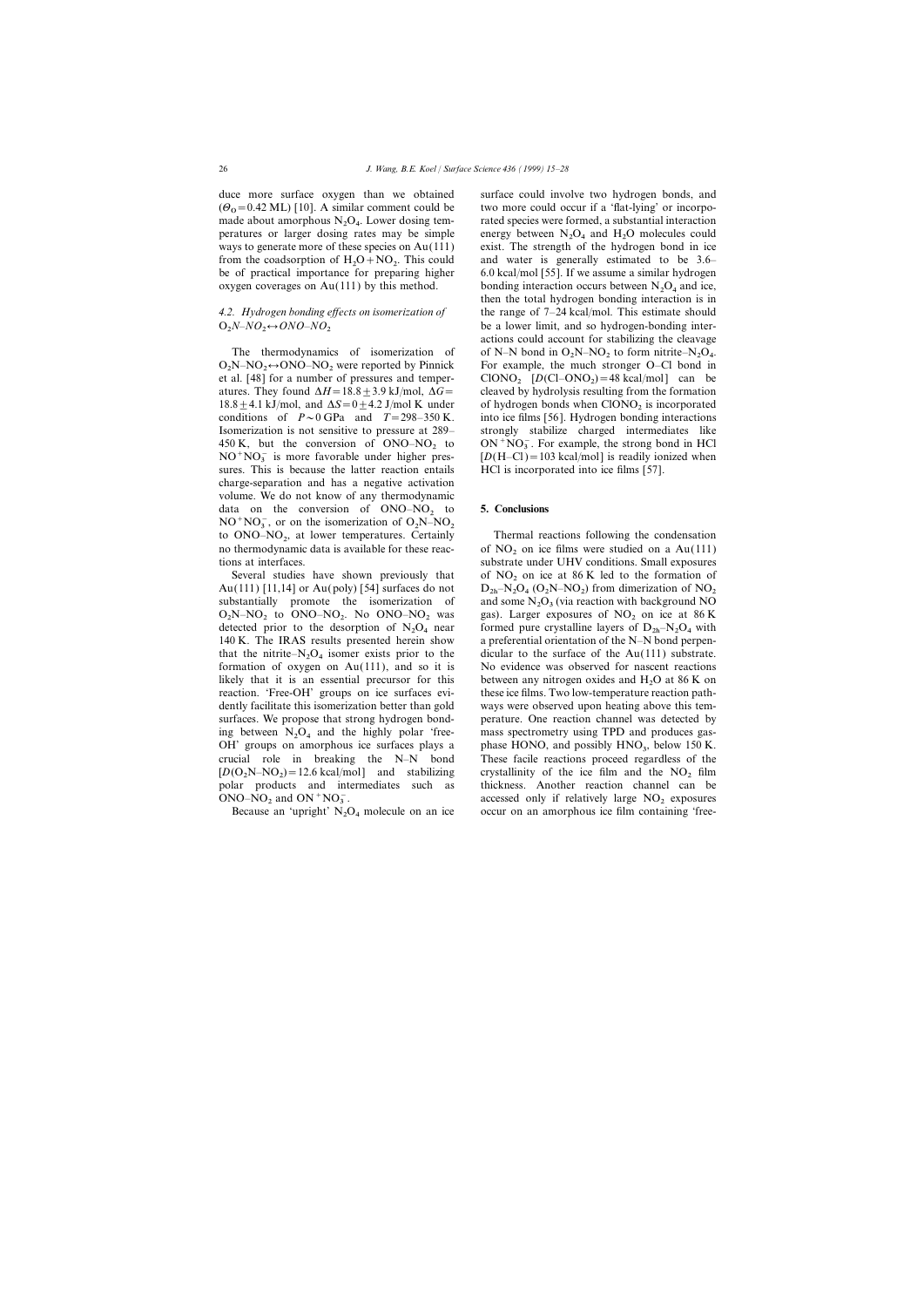OH' groups. IRAS was used to follow the concen-<br>
S.T. Oyama, J.W. Hightower (Eds.), ACS Symp. Series<br>
tration of these 'free OH' groups, which arise from<br>  $523$  (1993) 90. tration of these 'free-OH' groups, which arise from<br>water molecules that are not fully involved in [9] M.E. Bartram, Ph.D. Thesis, University of Colorado,<br>H-bonding within the ice film. IRAS was used also [10] J. Wang, M.R to identify the reaction intermediates and products  $\overrightarrow{B102}$  (1998) 4693. from subsequent reactions following  $NO<sub>2</sub>$  expo-<br>sures on the ice films For amorphous ice films [12] C. Xu, B.E. Koel, Surf. Sci. 292 (1993) L803. sures on the ice films. For amorphous ice films  $[12]$  C. Xu, B.E. Koel, Surf. Sci. 292 (1993) L803.<br>containing 'free-OH' groups i.e. ice films that had  $[13]$  D.L. Abernathy, D. Gibbs, G. Grubel, K.G. Huang, containing 'free-OH' groups, i.e. ice films that had [13] D.L. Abernathy, D. Gibbs, G. Grubel, K.G. Huang,<br>grown never exceeding 110 K, strong hydration of  $N_2O_4$  occurs which facilitates the isomerization of [14] M.E.  $O_2N-NO_2$  to  $ONO-NO_2$  at temperatures of 130– 180 K. ONO–NO<sub>2</sub> then forms the ion-pair com-<br>nound NO<sup>+</sup>NO<sub>2</sub> at 200–260 K. Upon heating to J. Chem. Phys. 91 (1989) 5120. pound  $NO^+NO_3^-$  at 200–260 K. Upon heating to  $J$ . Chem. Phys. 91 (1989) 5120.<br>275, 400 K. adaculad  $NO^+NO^-$  decompasses to [17] N. Saliba, D.H. Parker, B.E.  $\frac{17}{275-400}$  K, adsorbed NO<sup>+</sup>NO<sub>3</sub><sup>decomposes to [17] N. Saliba, D.H. Parker, B.E. Koel, Surf. Sci. (1999) in press.</sup> Form oxygen adatoms on Au(111). O<sub>2</sub> evolution [18] R. Dohl-oelze, C.C. Brown, E.M. Stuve, Surf. Sci. 210 eventually occurs at 520 K via recombinative (1989) 339.<br>
desorption to leave a clean Au(111) substrate. [19] B. Ro

These reactions reveal fundamental interactions (1993) 2485.<br>
oxides of nitrogen and H.O that are needed to [20] M.J. Wojcik, V. Buch, J. Chem. Phys. 99 (1993) 2332. of oxides of nitrogen and  $H_2O$  that are needed to [20] M.J. Wojcik, V. Buch, J. Chem. Phys. 99 (1993) 2332.<br>
[211 V. Buch, J.P. Devlin, J. Chem. Phys. 94 (1991) 4091. improve the understanding of atmospheric chemis-<br>try and reactions related to energetic materials. In<br>a more direct application, we have now mapped<br>(1965) 5756.<br>The schaff, J.T. Roberts, J. Phys. Chem. 98 (1994) 6900.<br>[23] out the conditions and reaction mechanism for a [24] I.C. Hisatsune, J.P. Devilin, Spectrochim. Acta 16 (1960) novel and convenient method to oxidize gold under 401. UHV conditions at low temperatures. This should [25] E.T. Arakawa, C.H. Wilkins, Anal. Chem. 24 (1952) 1253.<br>
facilitate future surface science studies of selective [26] G.R. Smith, W.A. Guillory, J. Mol. Spectrosc. 68 (19 facilitate future surface science studies of selective  $\frac{[26] \text{ G.R}}{223}$ oxidation chemistry and catalysis on Au surfaces.  $\frac{223}{[27] \text{ C.H. Bibart, G.E. Ewing, J. Chem. Phys. 61 (1974) 1293.}}$ 

This work was supported by the Army Sci. 179 (1987) 1.<br>
Research Office. (1960) 714. (1960) 714.

### **References** 7592.

- 
- 
- [3] B.J. Gertner, J.T. Hynes, Science 271 (1996) 1563.<br>[41 S. Solomon, R.R. Garcia, E.S. Rowland, D.J. Wuebbles [38] R. Varma, R.F. Curl, J. Phys. Chem. 80 (1976) 402.
- [4] S. Solomon, R.R. Garcia, F.S. Rowland, D.J. Wuebbles, Nature 321 (1986) 755. [39] S. Mertes, A. Wahner, J. Phys. Chem. 99 (1995) 14000.
- 
- [6] F.A. Cotton, G. Wilkinson, Advanced Inorganic Chemistry, Wiley Interscience, New York, 1988. [41] H. Cohn, C.K. Ingold, H.G. Poole, J. Chem. Soc. (1952)
- [7] G.K.S. Prakash, L. Heiliger, G.A. Olah, Inorg. Chem. 19 4272. (1990) 4965. [42] M.A. Tolbert, A.M. Middlebrook, J. Geophys. Res. 95
- [8] M.A. Lazaga, D.H. Parker, G.N. Kastanas, B.E. Koel, (1990) 22423.

- 
- 
- 
- 
- 
- 
- [15] F.T. Wagner, T.E. Moylan, Surf. Sci. 182 (1987) 125.<br>[16] B.D. Kay, K.R. Lykke, J.R. Creighton, S.J. Ward,
- 
- 
- 
- [19] B. Rowland, M. Fisher, J.P. Devlin, J. Phys. Chem. 97
- 
- 
- 
- 
- 
- 
- 
- 
- [28] F.M. Hoffmann, Surf. Sci. Rep. 3 (1983) 107.
- [29] P. Sjovall, S.K. So, B. Kasemo, R. Franchy, W. Ho, Chem. **Acknowledgements** Phys. Lett. 171 (1990) 125.
	- [30] D.A. Outka, R.J. Madix, G. Fisher, C. Dimaggio, Surf.
	-
	- [32] R.V. St. Louis, R. Crawford, J. Chem. Phys. 42 (1965) 857.
	- [33] A. Givan, A. Loewenschuss, J. Chem. Phys. 93 (1990)
	- [34] J.D.S. Goulden, D.J. Millen, J. Chem. Soc. (1950) 2620.
	-
- [1] M.A. Tolbert, M.J. Rossi, D.M. Golden, Science 240 [35] D.W.A. Sharp, J. Thorley, J. Chem. Soc. (1963) 3557.<br>(1988) 1018. [2] R.P. Wayne, I. Barnes, P. Biggs, J.P. Burrows, C.E. (1990) 7414.
	- Canosa-Mas et al., Atmos. Environ. 25A (1) (1991) 1. [37] R. Vogt, B.J. Finlayson-Pitts, J. Phys. Chem. 98 (1994) 2.<br>Canosa-Mas et al., Atmos. Environ. 25A (1) (1991) 1. [37] R. Vogt, B.J. Finlayson-Pitts, J. Phys. Chem.
		-
		-
- [40] G.E. McGraw, D.L. Bernitt, I.C. Hisatsune, J. Chem. [5] T.B. Brill, K.J. James, Chem. Rev. 93 (1993) 2667.
	-
	-